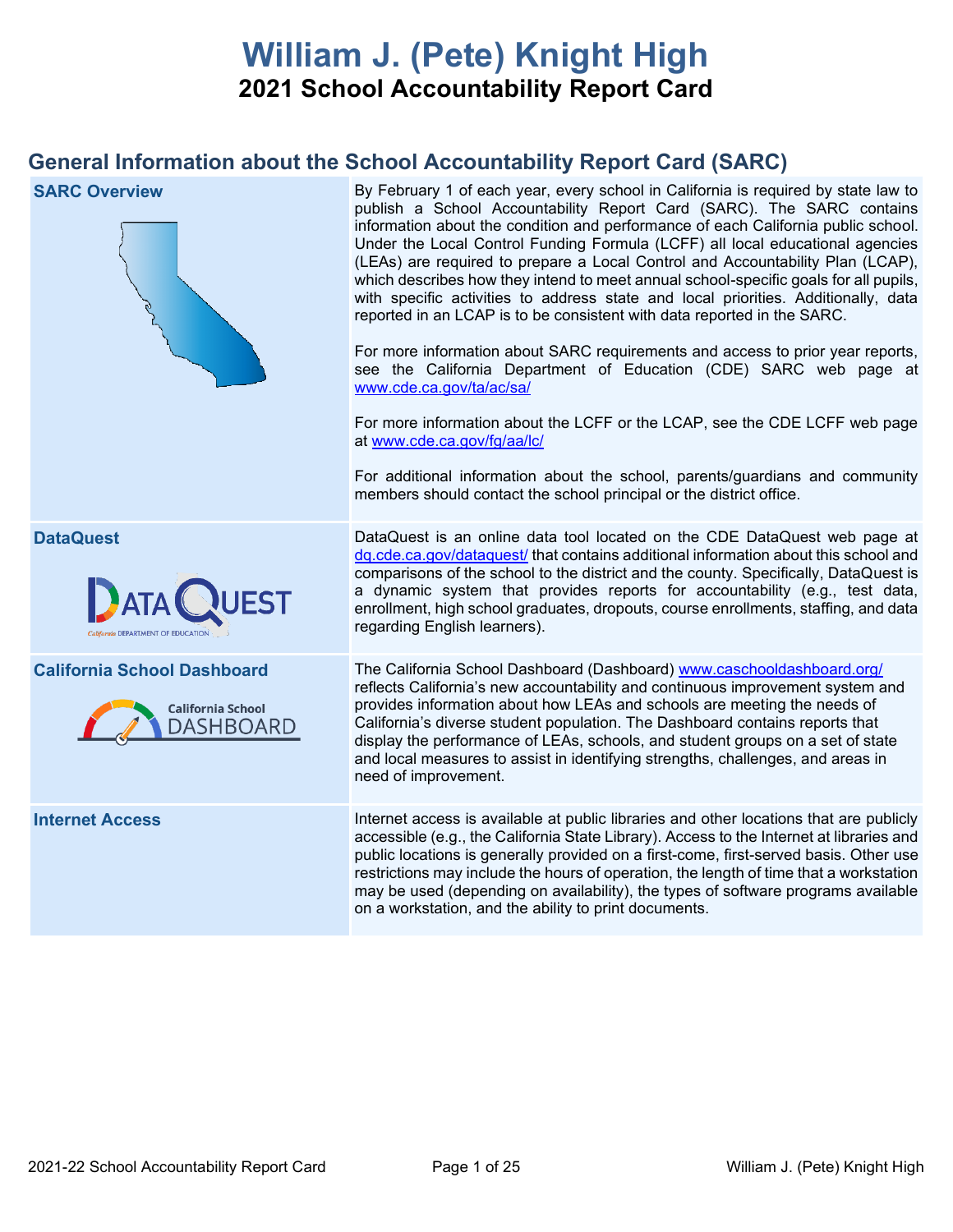### **2021-22 School Contact Information**

| <b>School Name</b>                       | William J. (Pete) Knight High    |  |  |  |
|------------------------------------------|----------------------------------|--|--|--|
| <b>Street</b>                            | 37423 70th St. East              |  |  |  |
| City, State, Zip                         | Palmdale, CA, 93552              |  |  |  |
| <b>Phone Number</b>                      | $(661)$ 533-9000                 |  |  |  |
| <b>Principal</b>                         | Dr. Will Laird                   |  |  |  |
| <b>Email Address</b>                     | wlaird@avhsd.org                 |  |  |  |
| <b>School Website</b>                    | https://www.knightpalmdalehs.org |  |  |  |
| <b>County-District-School (CDS) Code</b> | 19 64246 0100081                 |  |  |  |

| 2021-22 District Contact Information |                                            |  |  |  |
|--------------------------------------|--------------------------------------------|--|--|--|
| <b>District Name</b>                 | Antelope Valley Union High School District |  |  |  |
| <b>Phone Number</b>                  | 661-948-7655                               |  |  |  |
| Superintendent                       | Greg Nehen                                 |  |  |  |
| <b>Email Address</b>                 | gnehen@avhsd.org                           |  |  |  |
| <b>District Website Address</b>      | www.avdistrict.org                         |  |  |  |

#### **2021-22 School Overview**

William J. "Pete" Knight High School, home of the Hawks, opened its doors on September 2, 2003.

The school was named for the late California Senator, William J. "Pete" Knight, who was a community leader and role model through his work over the years of distinguished service in the U. S. Air Force, as a test pilot at Edwards Air Force Base, as the first mayor in the City of Palmdale and as a California Senator.

Based on the ACS WASC mid-cycle review, it has been determined that William J. Pete Knight High School (grades 9 -12) meets the ACS WASC criteria for accreditation. This accreditation status is based on all of the information provided by the school, including the school's progress report, and the satisfactory completion of the on-site mid-cycle accreditation visit. William J. Pete Knight High School's accreditation is now reaffirmed through the end of the six year cycle ending in June 2021 (extended to November 2021)

All students select courses from a variety of University of California a-g approved classes that not only fulfill high school graduation requirements but university entrance as well. These rigorous courses, our support programs and qualified staff support students to complete requirements that prepare them for college and encourage critical thinking skills.

William J. "Pete" Knight High School is an academically rigorous learning environment that promotes college and/or career goals for all students through standards driven curriculum and student centered instructions. In accordance with this statement our Vision statement reads, "Every student at Knight High School will have the option of

attending a four-year college or university." In accordance with our vision statement, Pete Knight High School strives to continue and strengthen the College-going Culture. The master schedule, instructional minutes, a modified schedule and a highly qualified faculty support the vision that all students will be prepared for college or university entrance.

KHS has instituted a distance learning bell schedule that includes a counseling homeroom google classroom and a weekly reduced, or "flex" Wednesday schedule. The homeroom google classroom is designed to promote personalized communication through small learning communities with counselor advocates and peer study groups to provide support for each student. Reduced Wednesdays are designed for teachers to participate in a collaborative team staff development model to create lessons, common assessments, common vocabulary, and syllabi, as well as professional development opportunities. In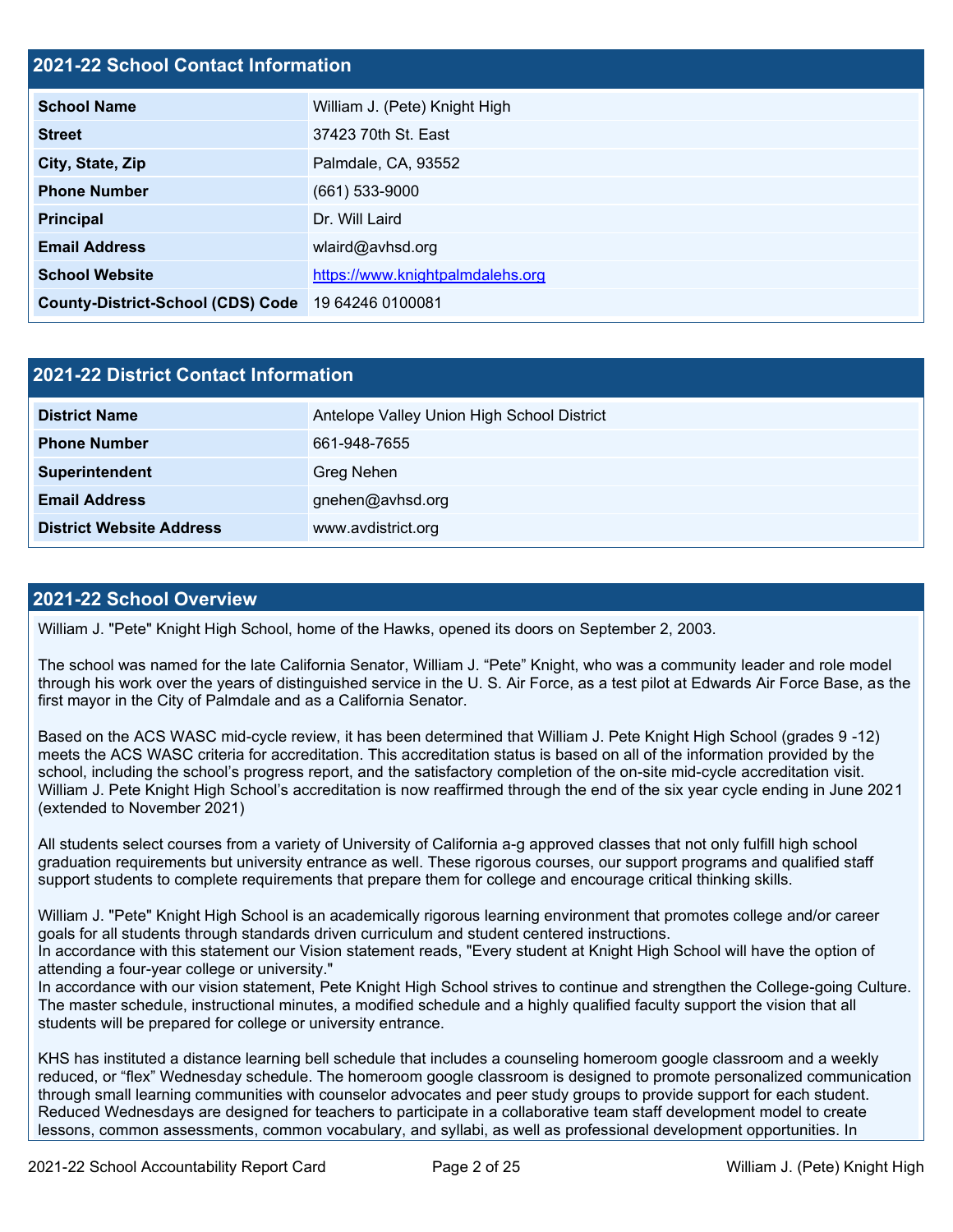#### **2021-22 School Overview**

addition, school-wide initiatives such as virtual classroom walk throughs, AVID and Marzano instructional strategies exist throughout all subject areas.

Instructional Partners are in place to provide support to new and veteran teachers in instructional strategies and teaching skills that enhance teacher efficacy. The master schedule is built in accordance to student requests and needs. Numerous support classes are offered, as well as Advanced Placement and Honors courses.

A climate of collaboration and communication drives Knight High School. Community meetings and collaboration among staff and with families enhances the learning community. By maintaining positive relationships and continuing to work together, we are confident that Knight High School will continue to be viewed as an exemplary learning institution.

## **About this School**

#### **2020-21 Student Enrollment by Grade Level**

| <b>Grade Level</b>      | <b>Number of Students</b> |
|-------------------------|---------------------------|
| Grade 9                 | 846                       |
| Grade 10                | 794                       |
| Grade 11                | 665                       |
| Grade 12                | 730                       |
| <b>Total Enrollment</b> | 3,035                     |

## **2020-21 Student Enrollment by Student Group**

| <b>Student Group</b>                   | <b>Percent of Total Enrollment</b> |
|----------------------------------------|------------------------------------|
| American Indian or Alaska Native       | 0.4                                |
| Asian                                  | 0.9                                |
| <b>Black or African American</b>       | 12.7                               |
| <b>Filipino</b>                        | 0.8                                |
| <b>Hispanic or Latino</b>              | 80.1                               |
| Native Hawaiian or Pacific Islander    | 0.1                                |
| <b>Two or More Races</b>               | 2.1                                |
| <b>White</b>                           | 2.9                                |
| <b>English Learners</b>                | 11.7                               |
| <b>Foster Youth</b>                    | 1.6                                |
| <b>Homeless</b>                        | $\mathbf 0$                        |
| <b>Socioeconomically Disadvantaged</b> | 75.9                               |
| <b>Students with Disabilities</b>      | 15.9                               |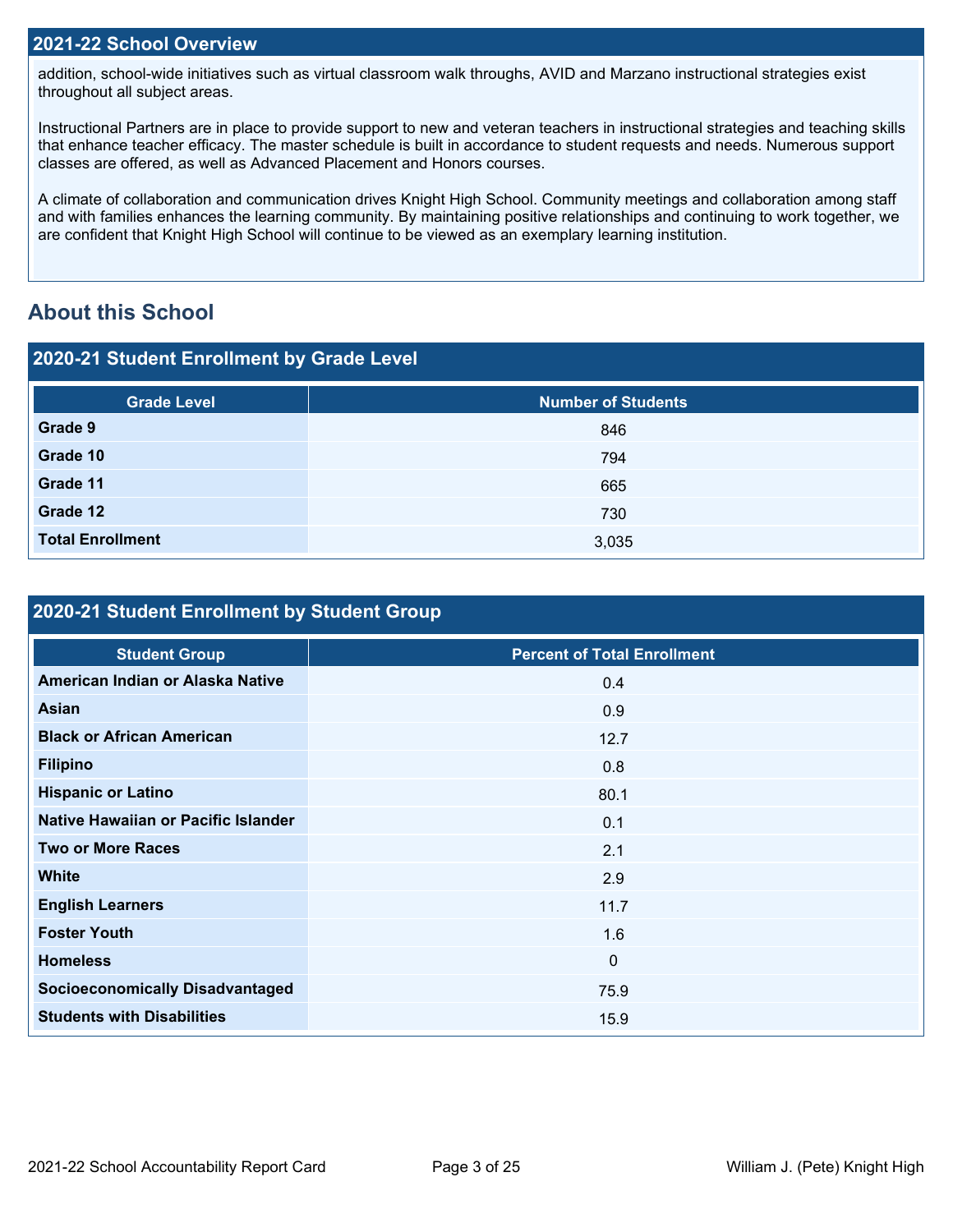## **A. Conditions of Learning State Priority: Basic**

The SARC provides the following information relevant to the State priority: Basic (Priority 1):

- Degree to which teachers are appropriately assigned and fully credentialed in the subject area and for the pupils they are teaching;
	- Pupils have access to standards-aligned instructional materials; and
- School facilities are maintained in good repair

Note: For more information refer to the Updated Teacher Equity Definitions web page at<https://www.cde.ca.gov/pd/ee/teacherequitydefinitions.asp>

#### **2019-20 Teacher Preparation and Placement**

| <b>Authorization/Assignment</b>                                                                 | 2019-20 |
|-------------------------------------------------------------------------------------------------|---------|
| Fully (Preliminary or Clear) Credentialed for Subject and Student Placement (properly assigned) |         |
| Intern Credential Holders Properly Assigned                                                     |         |
| Teachers Without Credentials and Misassignments ("ineffective" under ESSA)                      |         |
| Credentialed Teachers Assigned Out-of-Field ("out-of-field" under ESSA)                         |         |
| <b>Unknown</b>                                                                                  |         |
| <b>Total Teaching Positions</b>                                                                 |         |
|                                                                                                 |         |

Note: The data in this table is based on Full Time Equivalent (FTE) status. One FTE equals one staff member working full time; one FTE could also represent two staff members who each work 50 percent of full time. Additionally, an assignment is defined as a position that an educator is assigned to based on setting, subject, and grade level. An authorization is defined as the services that an educator is authorized to provide to students.

### **2019-20 Teachers Without Credentials and Misassignments (considered "ineffective" under ESSA)**

| <b>Authorization/Assignment</b>                              | 2019-20 |  |  |
|--------------------------------------------------------------|---------|--|--|
| <b>Permits and Waivers</b>                                   |         |  |  |
| <b>Misassignments</b>                                        |         |  |  |
| <b>Vacant Positions</b>                                      |         |  |  |
| <b>Total Teachers Without Credentials and Misassignments</b> |         |  |  |

### **2019-20 Credentialed Teachers Assigned Out-of-Field (considered "out-of-field" under ESSA)**

| <b>Indicator</b>                                       | 2019-20 |  |  |
|--------------------------------------------------------|---------|--|--|
| Credentialed Teachers Authorized on a Permit or Waiver |         |  |  |
| <b>Local Assignment Options</b>                        |         |  |  |
| <b>Total Out-of-Field Teachers</b>                     |         |  |  |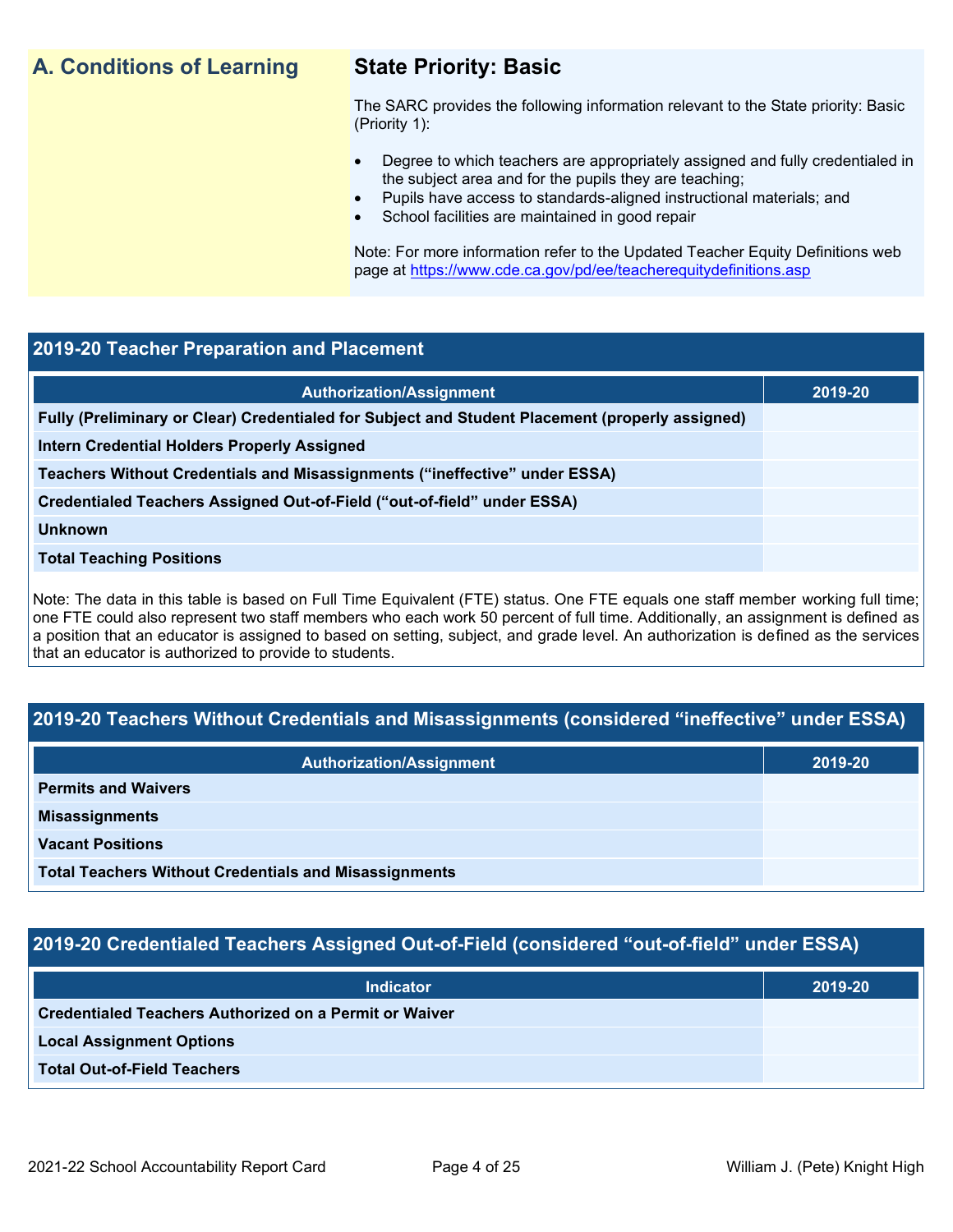## **2019-20 Class Assignments**

| Indicator                                                                                                                                           | 2019-20 |
|-----------------------------------------------------------------------------------------------------------------------------------------------------|---------|
| <b>Misassignments for English Learners</b><br>(a percentage of all the classes with English learners taught by teachers that are misassigned)       |         |
| No credential, permit or authorization to teach<br>(a percentage of all the classes taught by teachers with no record of an authorization to teach) |         |

## **2021-22 Quality, Currency, Availability of Textbooks and Other Instructional Materials**

**Year and month in which the data were collected** December 2021

| <b>Subject</b>                | Textbooks and Other Instructional Materials/year of<br><b>Adoption</b>                                                                                                                                                                                                                                                                                                                                                                                                                                                                                                                                                                                                                         | <b>From</b><br>Most<br><b>Recent</b><br><b>Adoption</b> | <b>Percent</b><br><b>Students</b><br><b>Lacking Own</b><br><b>Assigned</b><br>Copy |
|-------------------------------|------------------------------------------------------------------------------------------------------------------------------------------------------------------------------------------------------------------------------------------------------------------------------------------------------------------------------------------------------------------------------------------------------------------------------------------------------------------------------------------------------------------------------------------------------------------------------------------------------------------------------------------------------------------------------------------------|---------------------------------------------------------|------------------------------------------------------------------------------------|
| <b>Reading/Language Arts</b>  | SpringBoard California English Language Arts Grade 9<br>Student Edition/2017<br>SpringBoard California English Language Arts Grade 10<br>Student Edition/2017<br>SpringBoard California English Language Arts Grade 11<br>Student Edition/2017<br>SpringBoard California English Language Arts Grade 12<br>Student Edition/2017<br>SpringBoard California English Language Development<br>Grade 9 Student Edition/2017<br>SpringBoard California English Language Development<br>Grade 10 Student Edition/2017<br>SpringBoard California English Language Development<br>Grade 11 Student Edition/2017<br>SpringBoard California English Language Development<br>Grade 12 Student Edition/2017 | Yes                                                     | 0%                                                                                 |
| <b>Mathematics</b>            | Houghton Mifflin Harcourt Big Ideas Algebra/2016<br>Houghton Mifflin Harcourt Big Ideas Geometry/2016<br>Houghton Mifflin Harcourt Big Ideas Algebra 2/2016<br>Algebra & Trigonometry: Structure and Method-Book 2/ 2002<br>Trigonometry<br>Calculus: A New Horizon / 2008                                                                                                                                                                                                                                                                                                                                                                                                                     | Yes                                                     | 0%                                                                                 |
| <b>Science</b>                | World of Chemistry / 2002<br>Earth Science: Geology, the Environment, and the Universe /<br>2003<br>Biology / 2002<br>Physics: Principles and Problems / 2002                                                                                                                                                                                                                                                                                                                                                                                                                                                                                                                                  | Yes                                                     | 0%                                                                                 |
| <b>History-Social Science</b> | Economics: Principles of Economics & Principles of American<br>Democracy/2019<br>Civics: Principles of American Democracy/2019<br>World History: Democracy/World History, Culture, &<br>Geography: The Modern World/2019<br>US History: United States History & Geography: Continuity &<br>Change/2019                                                                                                                                                                                                                                                                                                                                                                                         | <b>Yes</b>                                              | 0%                                                                                 |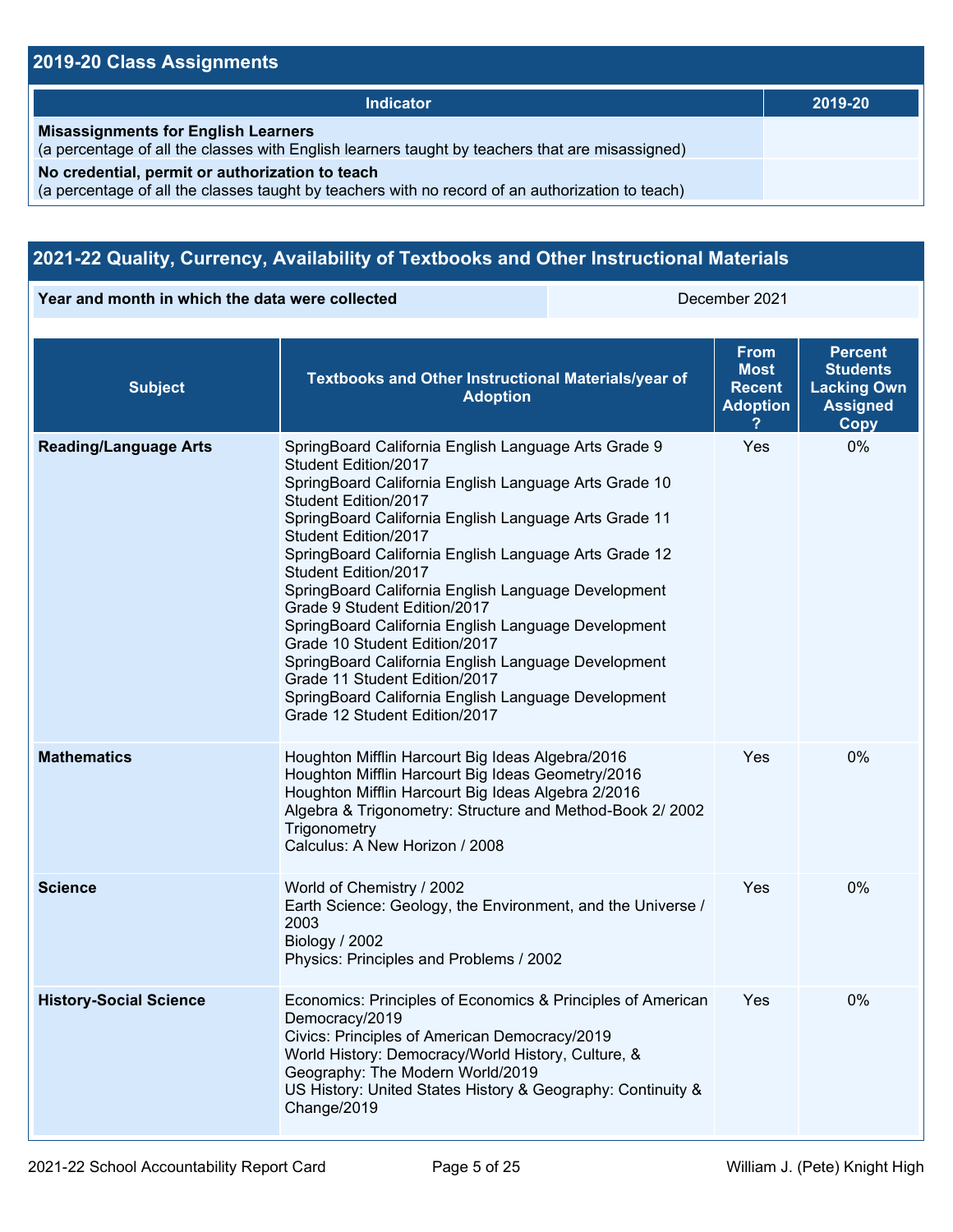| <b>Foreign Language</b>                                | French/ EntreCultures Levels 1, 2, and 3 / 2020<br>Spanish / ¡Avancemos! 1 / 2008<br>Spanish / ¡Avancemos! 2 / 2008<br>Spanish / ¡Avancemos! 3 / 2008                                                            | Yes | $0\%$ |
|--------------------------------------------------------|------------------------------------------------------------------------------------------------------------------------------------------------------------------------------------------------------------------|-----|-------|
| <b>Health</b>                                          | Glencoe Health: A Guide to Wellness / 2001                                                                                                                                                                       | Yes | $0\%$ |
| <b>Visual and Performing Arts</b>                      | Instrumental: Essential Elements / 2000<br>Music First / 2000<br>Exploring Photography / 2000<br>The Photographic Eye / 2000<br>Theatre: Art in Action / 2000<br>Music / 2000<br>Symphonic Band Technique / 2000 | Yes | $0\%$ |
| <b>Science Laboratory Equipment</b><br>$(grades 9-12)$ | All labs are fully equipped with the appropriate materials                                                                                                                                                       | Yes | $0\%$ |

### **School Facility Conditions and Planned Improvements**

William J. "Pete" Knight High School is in its 17th year. Our maintenance, custodial, and grounds crews work year round to ensure that the campus remains in top condition. The Antelope Valley Union High School District maintains educational facilities that are safe, clean, and provide an environment that exceeds adequacy standards established by the state as set forth in the Williams vs. State of California educational lawsuit mandated for public schools in the state of California. Students attend classes where rooms are properly heated and ventilated. Classrooms are appropriate for the learning environment including the absence of noise levels which would interfere with communication between teachers and students. There are sufficient numbers of clean, well-stocked, functioning restrooms on all campuses, and there exists no unsanitary or unhealthful condition that would impact a student's ability to learn.

The school district is staffed to provide each school with site-based maintenance and operational staff including custodial staff, grounds crews, and maintenance and repair personnel. These persons are based at each school site and report to school site administrators in rendering service to the District. Site-based maintenance and operations persons are supported by a central maintenance and operations crew including carpenters; painters; heating, ventilation, air conditioning personnel; and one individual who operates the District's field mower. All sites receive operating funds for maintenance and operations from restricted funds identified for maintaining each campus.

In addition, the District takes full advantage of the state's deferred maintenance funding program whereby a five year deferred maintenance plan is submitted and updated to reflect major repair/reconstruction projects in the District. This includes appropriate upgrades and repairs to roofing, asphalt, electrical, and plumbing on District owned facilities.

| Year and month of the most recent FIT report         |              |              | December2021 |                                                                                                                                                                                                                                                                                        |
|------------------------------------------------------|--------------|--------------|--------------|----------------------------------------------------------------------------------------------------------------------------------------------------------------------------------------------------------------------------------------------------------------------------------------|
| <b>System Inspected</b>                              | Rate<br>Good | Rate<br>Fair | Rate<br>Poor | <b>Repair Needed and Action Taken or Planned</b>                                                                                                                                                                                                                                       |
| <b>Systems:</b><br>Gas Leaks, Mechanical/HVAC, Sewer | X            |              |              | Room 310: HVAC door doesn't latch<br>Repairs to be rectified.                                                                                                                                                                                                                          |
| Interior:<br><b>Interior Surfaces</b>                | X            |              |              | Room114: excessive paper on walls<br>Room 127: tare in carpet<br>Room 128: tare in carpet, wallpaper torn<br>Large gym: plastic seats missing in stands<br>Room 302: wallpaper torn<br>Room 408: wallpaper torn<br>Admin & Staff RR: stained ceiling tiles<br>Repairs to be rectified. |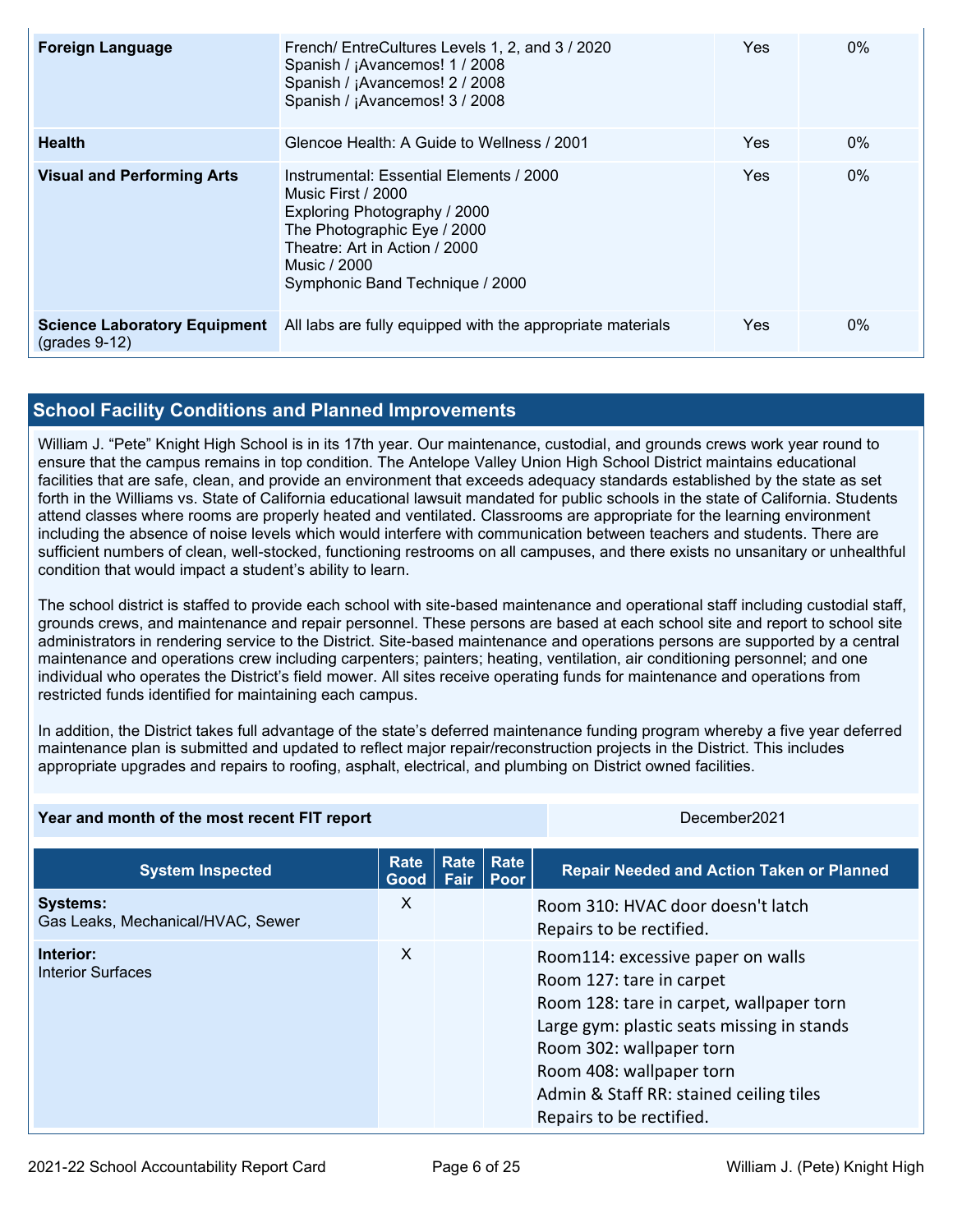| <b>School Facility Conditions and Planned Improvements</b>                    |   |   |                                                                                                                                                                                                                                                                                                                                                                                                                                                             |
|-------------------------------------------------------------------------------|---|---|-------------------------------------------------------------------------------------------------------------------------------------------------------------------------------------------------------------------------------------------------------------------------------------------------------------------------------------------------------------------------------------------------------------------------------------------------------------|
| <b>Cleanliness:</b><br>Overall Cleanliness, Pest/Vermin Infestation           | X |   | Room 107: clutter<br>Room 145: cluttered/messy<br>Room 195: cluttered<br>Room 206: cluttered<br>Room 207: cluttered<br>Room 212: cluttered<br>Band Storage Room: cluttered<br>Repairs to be rectified.                                                                                                                                                                                                                                                      |
| <b>Electrical</b>                                                             | X |   | Room 103: lamps/ballasts<br>Room 123: lamps/ballasts<br>Room 143: lamps/ballasts<br>Room 204: one light out<br>Room 209: lights with bad covers<br>Room 219: lamps/ballasts<br>Room 244: 2 accent lights<br>Room 307: lamps/ballasts<br>Room 317: T-12 lamps<br>Room 318: lamps/ballasts<br>Room 319: lamps/ballasts<br>Room 402: lamps/ballasts<br>Room Library: lamps/ballasts<br>PE Classroom: data connection cover missing<br>Repairs to be rectified. |
| <b>Restrooms/Fountains:</b><br>Restrooms, Sinks/ Fountains                    |   | X | Main Admin: Health Office: sloan valves filled<br>with sand<br>Commons RR: one hand dryer needs replaced<br>Repairs to be rectified.                                                                                                                                                                                                                                                                                                                        |
| Safety:<br>Fire Safety, Hazardous Materials                                   | X |   | Room 250: exit door clocked by<br>computers/tables<br>Repairs to be rectified.                                                                                                                                                                                                                                                                                                                                                                              |
| <b>Structural:</b><br>Structural Damage, Roofs                                | X |   |                                                                                                                                                                                                                                                                                                                                                                                                                                                             |
| <b>External:</b><br>Playground/School Grounds, Windows/<br>Doors/Gates/Fences | X |   | Room 110: door closer adjust<br>Cafeteria: roll up door mail line damaged<br>Repairs to be rectified.                                                                                                                                                                                                                                                                                                                                                       |

## **Overall Facility Rate**

| <b>Exemplary</b> | Good | Fair | Poor |
|------------------|------|------|------|
|                  |      |      |      |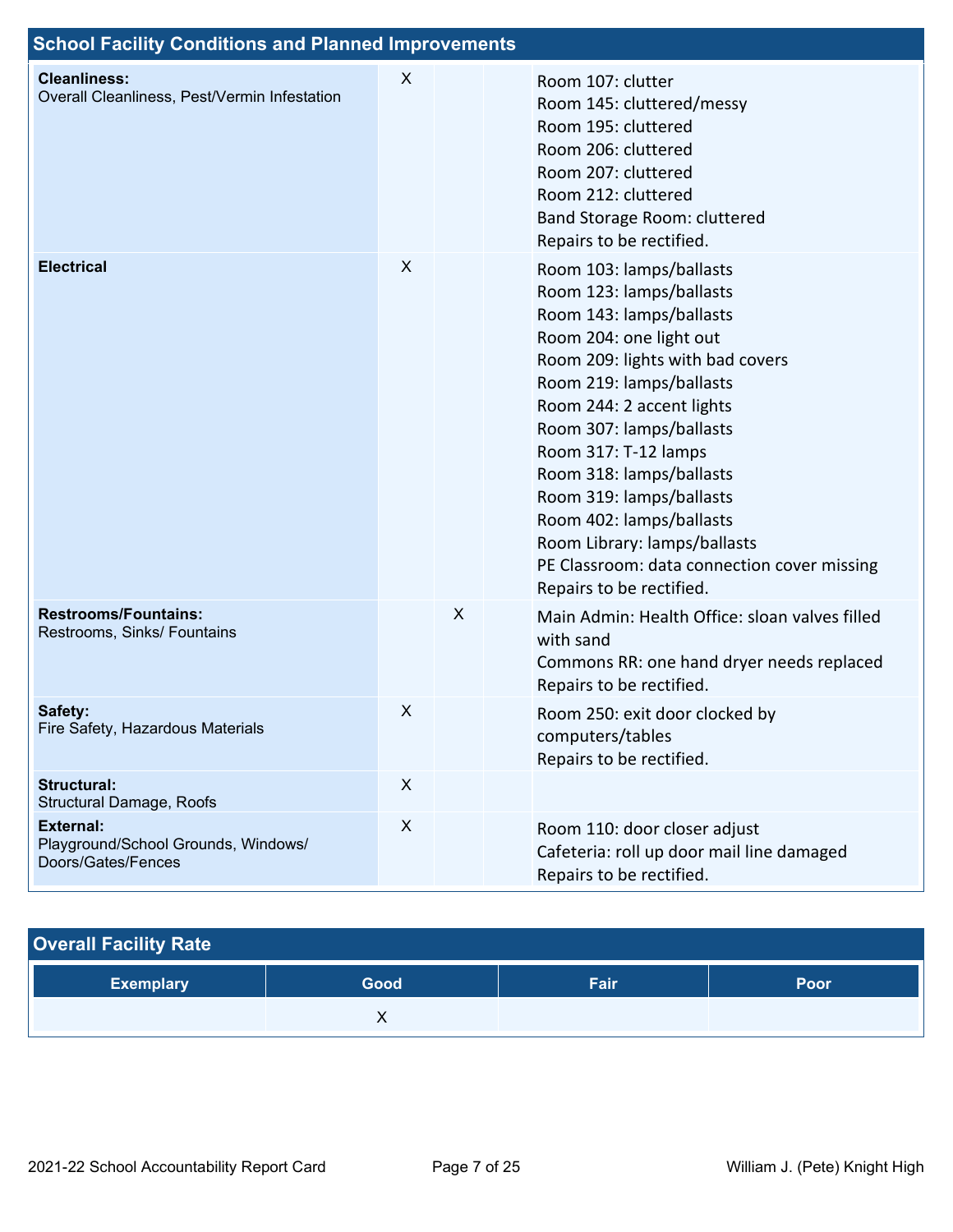## **B. Pupil Outcomes State Priority: Pupil Achievement**

The SARC provides the following information relevant to the State priority: Pupil Achievement (Priority 4):

#### **Statewide Assessments**

(i.e., California Assessment of Student Performance and Progress [CAASPP] System includes the Smarter Balanced Summative Assessments for students in the general education population and the California Alternate Assessments [CAAs] for English language arts/literacy [ELA] and mathematics given in grades three through eight and grade eleven. Only eligible students may participate in the administration of the CAAs. CAAs items are aligned with alternate achievement standards, which are linked with the Common Core State Standards [CCSS] for students with the most significant cognitive disabilities).

The CAASPP System encompasses the following assessments and student participation requirements:

- 1. **Smarter Balanced Summative Assessments and CAAs for ELA** in grades three through eight and grade eleven.
- 2. **Smarter Balanced Summative Assessments and CAAs for mathematics** in grades three through eight and grade eleven.
- 3. **California Science Test (CAST) and CAAs for Science** in grades five, eight, and once in high school (i.e., grade ten, eleven, or twelve).

#### **SARC Reporting in the 2020-2021 School Year Only**

Where the most viable option, LEAs were required to administer the statewide summative assessment in ELA and mathematics. Where a statewide summative assessment was not the most viable option for the LEA (or for one or more gradelevel[s] within the LEA) due to the pandemic, LEAs were allowed to report results from a different assessment that met the criteria established by the State Board of Education (SBE) on March 16, 2021. The assessments were required to be:

- Aligned with CA CCSS for ELA and mathematics;
- Available to students in grades 3 through 8, and grade 11; and
- Uniformly administered across a grade, grade span, school, or district to all eligible students.

#### **Options**

Note that the CAAs could only be administered in-person following health and safety requirements. If it was not viable for the LEA to administer the CAAs in person with health and safety guidelines in place, the LEA was directed to not administer the tests. There were no other assessment options available for the CAAs. Schools administered the Smarter Balanced Summative Assessments for ELA and mathematics, other assessments that meet the SBE criteria, or a combination of both, and they could only choose one of the following:

- Smarter Balanced ELA and mathematics summative assessments;
- Other assessments meeting the SBE criteria; or
- Combination of Smarter Balanced ELA and mathematics summative assessments and other assessments.

The percentage of students who have successfully completed courses that satisfy the requirements for entrance to the University of California and the California State University, or career technical education sequences or programs of study.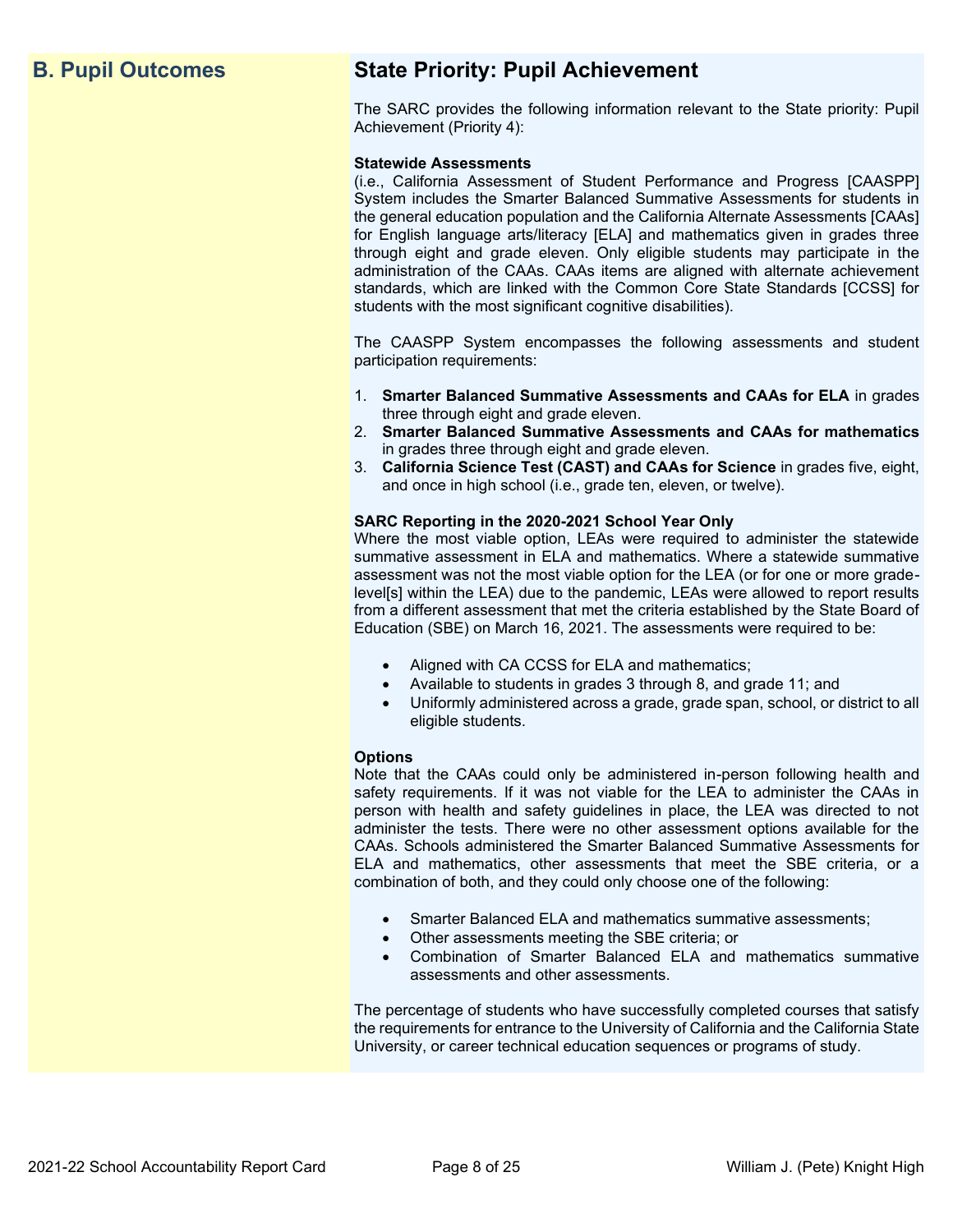#### **Percentage of Students Meeting or Exceeding the State Standard on CAASPP**

This table displays CAASPP test results in ELA and mathematics for all students grades three through eight and grade eleven taking and completing a state-administered assessment.

The 2019-2020 data cells with N/A values indicate that the 2019-2020 data are not available due to the COVID-19 pandemic and resulting summative test suspension. The Executive Order N-30-20 was issued which waived the assessment, accountability, and reporting requirements for the 2019-2020 school year.

The 2020-2021 data cells have N/A values because these data are not comparable to other year data due to the COVID-19 pandemic during the 2020-2021 school year. Where the CAASPP assessments in ELA and/or mathematics is not the most viable option, the LEAs were allowed to administer local assessments. Therefore, the 2020-2021 data between school years for the school, district, state are not an accurate comparison. As such, it is inappropriate to compare results of the 2020-2021 school year to other school years.

| <b>Subject</b>                                                       | <b>School</b><br>2019-20 | <b>School</b><br>2020-21 | <b>District</b><br>2019-20 | <b>District</b><br>2020-21 | <b>State</b><br>2019-20 | <b>State</b><br>2020-21 |
|----------------------------------------------------------------------|--------------------------|--------------------------|----------------------------|----------------------------|-------------------------|-------------------------|
| <b>English Language Arts/Literacy</b><br>$\left($ grades 3-8 and 11) | N/A                      | N/A                      | N/A                        | N/A                        | N/A                     | N/A                     |
| <b>Mathematics</b><br>$($ grades 3-8 and 11 $)$                      | N/A                      | N/A                      | N/A                        | N/A                        | N/A                     | N/A                     |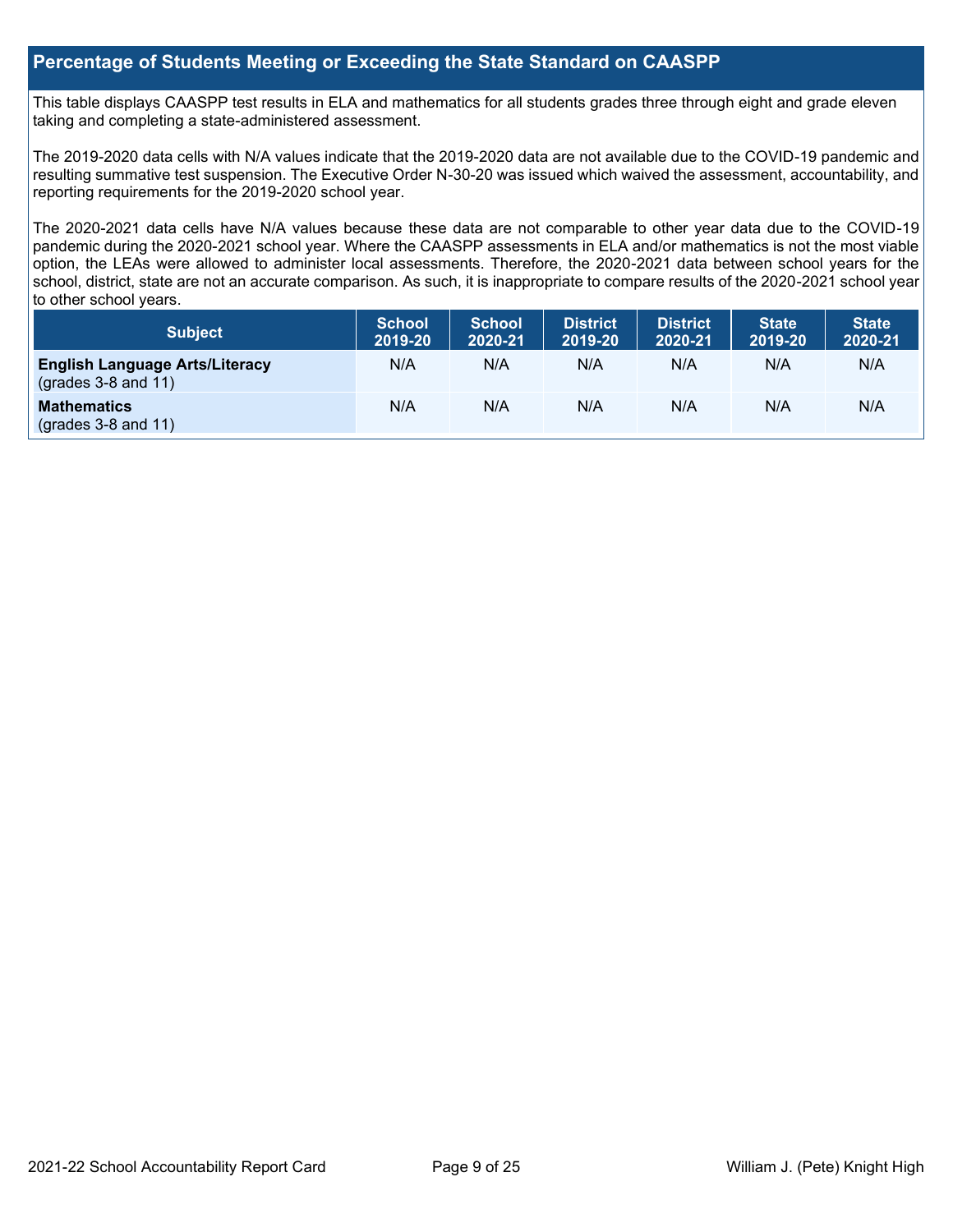## **2020-21 CAASPP Test Results in ELA by Student Group**

This table displays CAASPP test results in ELA by student group for students grades three through eight and grade eleven taking and completing a state-administered assessment. The CDE will populate this table for schools in cases where the school administered the CAASPP assessment. In cases where the school administered a local assessment instead of CAASPP, the CDE will populate this table with "NT" values, meaning this school did not test students using the CAASPP. See the local assessment(s) table for more information.

| <b>CAASPP</b><br><b>Student Groups</b>               | <b>CAASPP</b><br><b>Total</b><br><b>Enrollment</b> | <b>CAASPP</b><br><b>Number</b><br><b>Tested</b> | <b>CAASPP</b><br><b>Percent</b><br><b>Tested</b> | <b>CAASPP</b><br><b>Percent</b><br><b>Not Tested</b> | <b>CAASPP</b><br><b>Percent</b><br>Met or<br><b>Exceeded</b> |
|------------------------------------------------------|----------------------------------------------------|-------------------------------------------------|--------------------------------------------------|------------------------------------------------------|--------------------------------------------------------------|
| <b>All Students</b>                                  | 635                                                | <b>NT</b>                                       | <b>NT</b>                                        | <b>NT</b>                                            | <b>NT</b>                                                    |
| <b>Female</b>                                        | 326                                                | <b>NT</b>                                       | <b>NT</b>                                        | <b>NT</b>                                            | <b>NT</b>                                                    |
| <b>Male</b>                                          | 309                                                | <b>NT</b>                                       | <b>NT</b>                                        | <b>NT</b>                                            | <b>NT</b>                                                    |
| American Indian or Alaska Native                     | $\overline{\phantom{a}}$                           | <b>NT</b>                                       | <b>NT</b>                                        | <b>NT</b>                                            | <b>NT</b>                                                    |
| <b>Asian</b>                                         | --                                                 | <b>NT</b>                                       | <b>NT</b>                                        | <b>NT</b>                                            | <b>NT</b>                                                    |
| <b>Black or African American</b>                     | 80                                                 | <b>NT</b>                                       | <b>NT</b>                                        | <b>NT</b>                                            | <b>NT</b>                                                    |
| <b>Filipino</b>                                      | $\overline{\phantom{a}}$                           | <b>NT</b>                                       | <b>NT</b>                                        | <b>NT</b>                                            | <b>NT</b>                                                    |
| <b>Hispanic or Latino</b>                            | 506                                                | <b>NT</b>                                       | <b>NT</b>                                        | <b>NT</b>                                            | <b>NT</b>                                                    |
| Native Hawaiian or Pacific Islander                  | $\mathbf 0$                                        | $\mathbf 0$                                     | $\mathbf{0}$                                     | $\overline{0}$                                       | 0                                                            |
| <b>Two or More Races</b>                             | 20                                                 | <b>NT</b>                                       | <b>NT</b>                                        | <b>NT</b>                                            | <b>NT</b>                                                    |
| <b>White</b>                                         | 16                                                 | <b>NT</b>                                       | <b>NT</b>                                        | <b>NT</b>                                            | <b>NT</b>                                                    |
| <b>English Learners</b>                              | 63                                                 | <b>NT</b>                                       | <b>NT</b>                                        | <b>NT</b>                                            | <b>NT</b>                                                    |
| <b>Foster Youth</b>                                  | $\qquad \qquad -$                                  | <b>NT</b>                                       | <b>NT</b>                                        | <b>NT</b>                                            | <b>NT</b>                                                    |
| <b>Homeless</b>                                      | --                                                 | <b>NT</b>                                       | <b>NT</b>                                        | <b>NT</b>                                            | <b>NT</b>                                                    |
| <b>Military</b>                                      | --                                                 | <b>NT</b>                                       | <b>NT</b>                                        | <b>NT</b>                                            | <b>NT</b>                                                    |
| <b>Socioeconomically Disadvantaged</b>               | 485                                                | <b>NT</b>                                       | <b>NT</b>                                        | <b>NT</b>                                            | <b>NT</b>                                                    |
| <b>Students Receiving Migrant Education Services</b> | $\overline{\phantom{a}}$                           | <b>NT</b>                                       | <b>NT</b>                                        | <b>NT</b>                                            | <b>NT</b>                                                    |
| <b>Students with Disabilities</b>                    | 91                                                 | <b>NT</b>                                       | <b>NT</b>                                        | <b>NT</b>                                            | <b>NT</b>                                                    |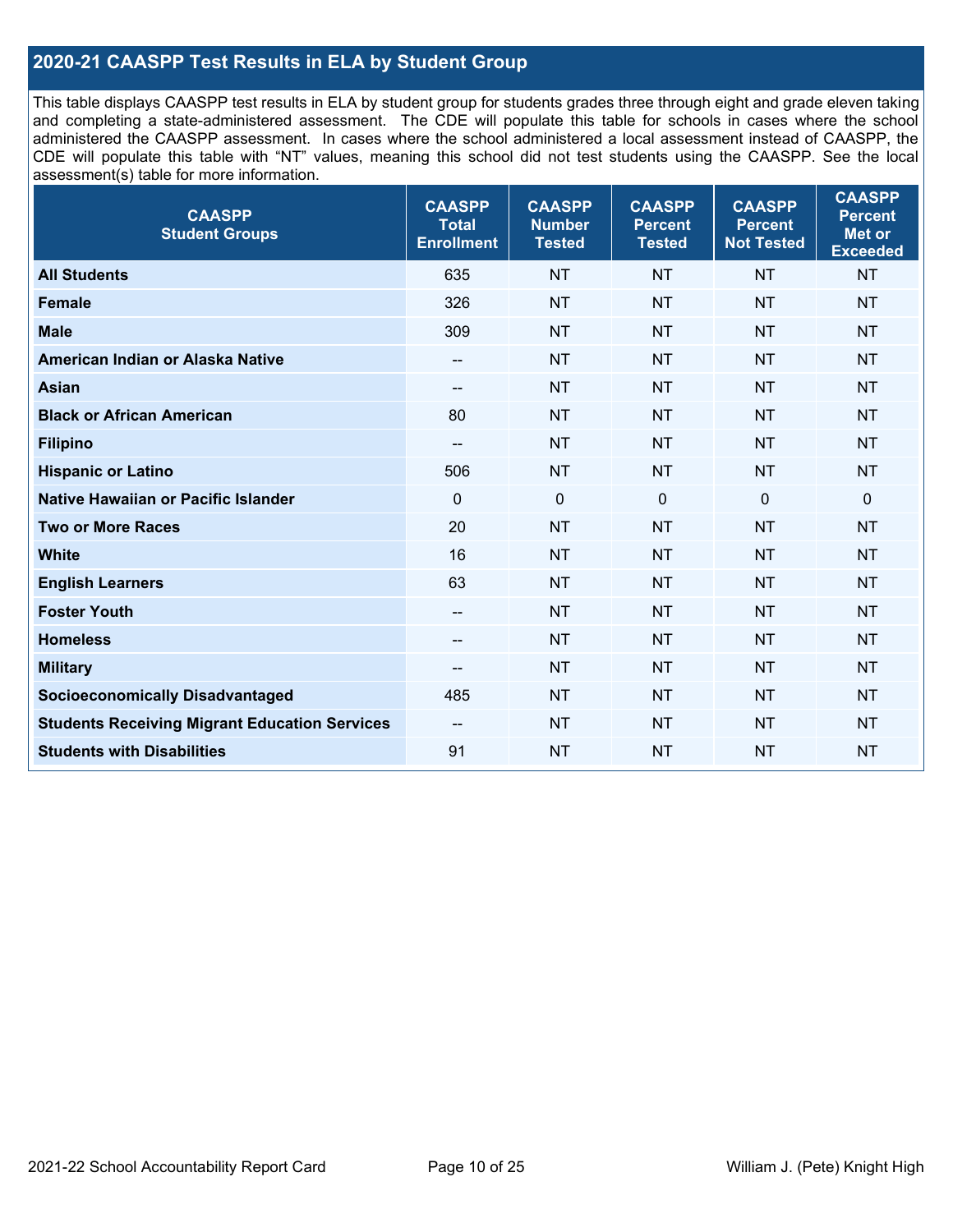### **2020-21 CAASPP Test Results in Math by Student Group**

This table displays CAASPP test results in Math by student group for students grades three through eight and grade eleven taking and completing a state-administered assessment. The CDE will populate this table for schools in cases where the school administered the CAASPP assessment. In cases where the school administered a local assessment instead of CAASPP, the CDE will populate this table with "NT" values, meaning this school did not test students using the CAASPP. See the local assessment(s) table for more information.

| <b>CAASPP</b><br><b>Student Groups</b>               | <b>CAASPP</b><br><b>Total</b><br><b>Enrollment</b> | <b>CAASPP</b><br><b>Number</b><br><b>Tested</b> | <b>CAASPP</b><br><b>Percent</b><br><b>Tested</b> | <b>CAASPP</b><br><b>Percent</b><br><b>Not Tested</b> | <b>CAASPP</b><br><b>Percent</b><br><b>Met or</b><br><b>Exceeded</b> |
|------------------------------------------------------|----------------------------------------------------|-------------------------------------------------|--------------------------------------------------|------------------------------------------------------|---------------------------------------------------------------------|
| <b>All Students</b>                                  | 634                                                | <b>NT</b>                                       | <b>NT</b>                                        | <b>NT</b>                                            | <b>NT</b>                                                           |
| <b>Female</b>                                        | 325                                                | <b>NT</b>                                       | <b>NT</b>                                        | <b>NT</b>                                            | <b>NT</b>                                                           |
| <b>Male</b>                                          | 309                                                | <b>NT</b>                                       | <b>NT</b>                                        | <b>NT</b>                                            | <b>NT</b>                                                           |
| American Indian or Alaska Native                     | $\qquad \qquad -$                                  | <b>NT</b>                                       | <b>NT</b>                                        | <b>NT</b>                                            | <b>NT</b>                                                           |
| <b>Asian</b>                                         | $\overline{\phantom{a}}$                           | <b>NT</b>                                       | <b>NT</b>                                        | <b>NT</b>                                            | <b>NT</b>                                                           |
| <b>Black or African American</b>                     | 80                                                 | <b>NT</b>                                       | <b>NT</b>                                        | <b>NT</b>                                            | <b>NT</b>                                                           |
| <b>Filipino</b>                                      | $\overline{\phantom{a}}$                           | <b>NT</b>                                       | <b>NT</b>                                        | <b>NT</b>                                            | <b>NT</b>                                                           |
| <b>Hispanic or Latino</b>                            | 505                                                | <b>NT</b>                                       | <b>NT</b>                                        | <b>NT</b>                                            | <b>NT</b>                                                           |
| <b>Native Hawaiian or Pacific Islander</b>           | $\overline{0}$                                     | $\mathbf 0$                                     | $\mathbf{0}$                                     | $\overline{0}$                                       | $\mathbf 0$                                                         |
| <b>Two or More Races</b>                             | 20                                                 | <b>NT</b>                                       | <b>NT</b>                                        | <b>NT</b>                                            | <b>NT</b>                                                           |
| <b>White</b>                                         | 16                                                 | <b>NT</b>                                       | <b>NT</b>                                        | <b>NT</b>                                            | <b>NT</b>                                                           |
| <b>English Learners</b>                              | 63                                                 | <b>NT</b>                                       | <b>NT</b>                                        | <b>NT</b>                                            | <b>NT</b>                                                           |
| <b>Foster Youth</b>                                  | --                                                 | <b>NT</b>                                       | <b>NT</b>                                        | <b>NT</b>                                            | <b>NT</b>                                                           |
| <b>Homeless</b>                                      | $\qquad \qquad -$                                  | <b>NT</b>                                       | <b>NT</b>                                        | <b>NT</b>                                            | <b>NT</b>                                                           |
| <b>Military</b>                                      | --                                                 | <b>NT</b>                                       | <b>NT</b>                                        | <b>NT</b>                                            | <b>NT</b>                                                           |
| <b>Socioeconomically Disadvantaged</b>               | 484                                                | <b>NT</b>                                       | <b>NT</b>                                        | <b>NT</b>                                            | <b>NT</b>                                                           |
| <b>Students Receiving Migrant Education Services</b> |                                                    | <b>NT</b>                                       | <b>NT</b>                                        | <b>NT</b>                                            | <b>NT</b>                                                           |
| <b>Students with Disabilities</b>                    | 91                                                 | <b>NT</b>                                       | <b>NT</b>                                        | <b>NT</b>                                            | <b>NT</b>                                                           |

### **2020-21 Local Assessment Test Results in ELA by Student Group**

This table displays Local Assessment test results in ELA by student group for students grades three through eight and grade eleven. LEAs/schools will populate this table for schools in cases where the school administered a local assessment. In cases where the school administered the CAASPP assessment, LEAs/schools will populate this table with "N/A" values in all cells, meaning this table is Not Applicable for this school.

| <b>NWEA MAP Math</b><br><b>Student Groups</b> | <b>NWEA MAP</b><br><b>Math</b><br><b>Total</b><br><b>Enrollment</b> | <b>NWEA MAP</b><br><b>Math</b><br><b>Number</b><br><b>Tested</b> | <b>NWEA MAP</b><br><b>Math</b><br><b>Percent</b><br><b>Tested</b> | <b>NWEA MAP</b><br><b>Math</b><br><b>Percent</b><br><b>Not Tested</b> | NWEA MAP<br><b>Math</b><br><b>Percent</b><br><b>At or Above</b><br><b>Grade Level</b> |
|-----------------------------------------------|---------------------------------------------------------------------|------------------------------------------------------------------|-------------------------------------------------------------------|-----------------------------------------------------------------------|---------------------------------------------------------------------------------------|
| <b>All Students</b>                           | 604                                                                 | 361                                                              | 60%                                                               | 40%                                                                   | 61%                                                                                   |
| <b>Female</b>                                 | 307                                                                 | 189                                                              | 62%                                                               | 38%                                                                   | 63%                                                                                   |
| <b>Male</b>                                   | 297                                                                 | 172                                                              | 58%                                                               | 42%                                                                   | 59%                                                                                   |
| American Indian or Alaska Native              | 3                                                                   | 2                                                                | 67%                                                               | 33%                                                                   | 50%                                                                                   |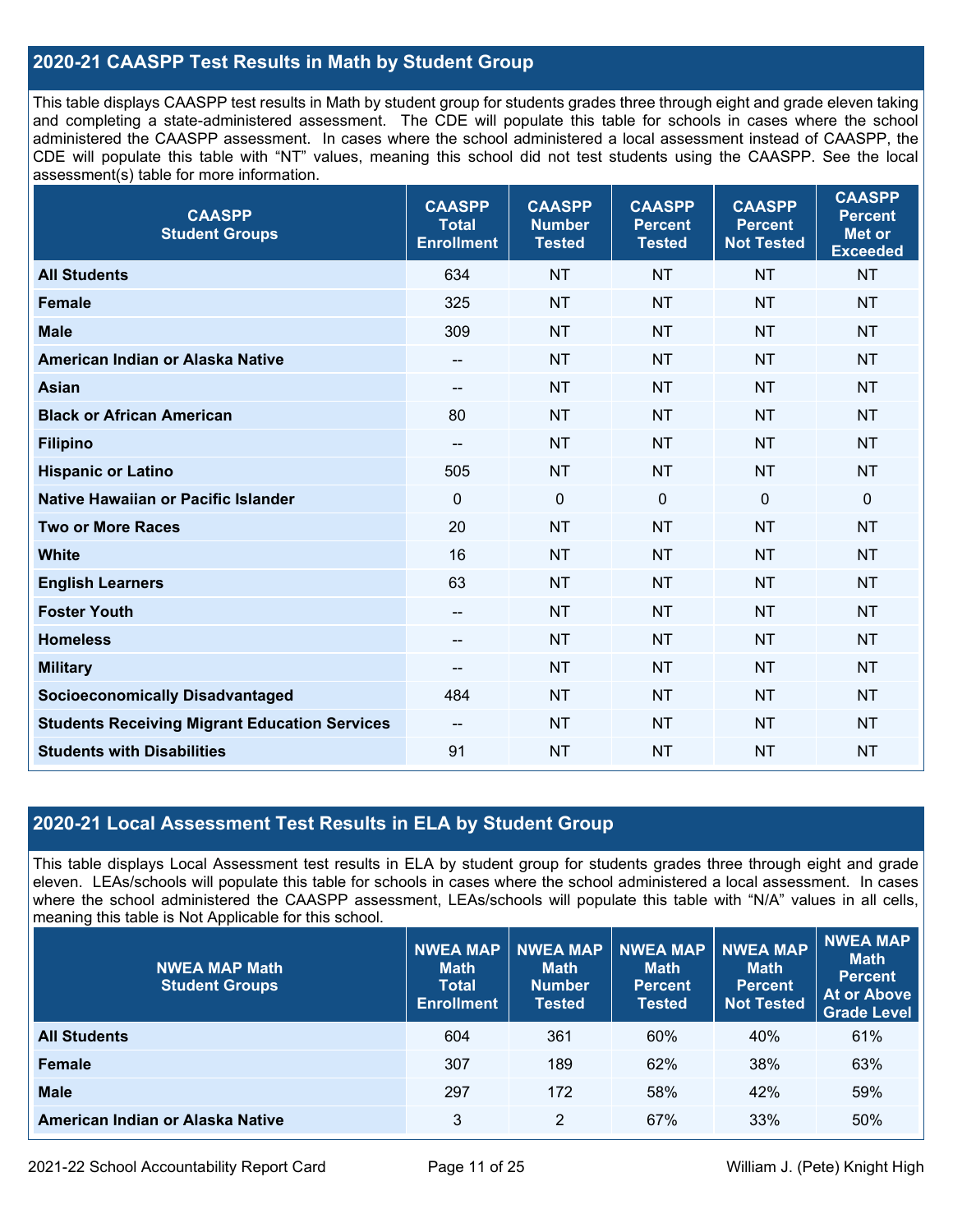| <b>Asian</b>                                                                               | $\overline{2}$ | $\overline{2}$ | 100%      | $0\%$     | 50%   |
|--------------------------------------------------------------------------------------------|----------------|----------------|-----------|-----------|-------|
| <b>Black or African American</b>                                                           | 74             | 31             | 42%       | 58%       | 42%   |
| <b>Filipino</b>                                                                            | 6              | 5              | 83%       | 17%       | 100%  |
| <b>Hispanic or Latino</b>                                                                  | 459            | 289            | 63%       | 37%       | 62%   |
| Native Hawaiian or Pacific Islander                                                        | 0              | 0              | <b>NA</b> | <b>NA</b> | NA.   |
| <b>Two or More Races</b>                                                                   | 45             | 22             | 49%       | 51%       | 64%   |
| <b>White</b>                                                                               | 15             | 10             | 67%       | 33%       | 80%   |
| <b>English Learners</b>                                                                    | 61             | 35             | 57%       | 43%       | 11%   |
| <b>Foster Youth</b>                                                                        | 6              | 3              | 50%       | 50%       | $0\%$ |
| <b>Homeless</b>                                                                            | $\overline{2}$ | $\overline{2}$ | 100%      | $0\%$     | 50%   |
| <b>Military</b>                                                                            | 7              | 3              | 43%       | 57%       | 33%   |
| <b>Socioeconomically Disadvantaged</b>                                                     | 430            | 258            | 60%       | 40%       | 58%   |
| <b>Students Receiving Migrant Education Services</b>                                       | 6              | 6              | 100%      | $0\%$     | 33%   |
| <b>Students with Disabilities</b>                                                          | 91             | 39             | 43%       | 57%       | 15%   |
| *At or above the grade-level standard in the context of the local assessment administered. |                |                |           |           |       |

## **2020-21 Local Assessment Test Results in Math by Student Group**

This table displays Local Assessment test results in Math by student group for students grades three through eight and grade eleven. LEAs/schools will populate this table for schools in cases where the school administered a local assessment. In cases where the school administered the CAASPP assessment, LEAs/schools will populate this table with "N/A" values in all cells, meaning this table is Not Applicable for this school.

| <b>NWEA MAP Math</b><br><b>Student Groups</b> | <b>NWEA MAP</b><br><b>Math</b><br><b>Total</b><br><b>Enrollment</b> | <b>NWEA MAP</b><br><b>Math</b><br><b>Number</b><br><b>Tested</b> | <b>NWEA MAP</b><br><b>Math</b><br><b>Percent</b><br><b>Tested</b> | <b>NWEA MAP</b><br><b>Math</b><br><b>Percent</b><br><b>Not Tested</b> | <b>NWEA MAP</b><br><b>Math</b><br><b>Percent</b><br><b>At or Above</b><br><b>Grade Level</b> |
|-----------------------------------------------|---------------------------------------------------------------------|------------------------------------------------------------------|-------------------------------------------------------------------|-----------------------------------------------------------------------|----------------------------------------------------------------------------------------------|
| <b>All Students</b>                           | 604                                                                 | 361                                                              | 60%                                                               | 40%                                                                   | 51%                                                                                          |
| <b>Female</b>                                 | 307                                                                 | 186                                                              | 61%                                                               | 39%                                                                   | 52%                                                                                          |
| <b>Male</b>                                   | 297                                                                 | 175                                                              | 59%                                                               | 41%                                                                   | 50%                                                                                          |
| American Indian or Alaska Native              | $\mathfrak{Z}$                                                      | $\overline{2}$                                                   | 67%                                                               | 33%                                                                   | $0\%$                                                                                        |
| <b>Asian</b>                                  | $\overline{2}$                                                      | 1                                                                | 50%                                                               | 50%                                                                   | $0\%$                                                                                        |
| <b>Black or African American</b>              | 74                                                                  | 30                                                               | 41%                                                               | 59%                                                                   | 37%                                                                                          |
| <b>Filipino</b>                               | 6                                                                   | 5                                                                | 83%                                                               | 17%                                                                   | 80%                                                                                          |
| <b>Hispanic or Latino</b>                     | 459                                                                 | 288                                                              | 63%                                                               | 37%                                                                   | 52%                                                                                          |
| Native Hawaiian or Pacific Islander           | $\mathbf{0}$                                                        | $\mathbf 0$                                                      | <b>NA</b>                                                         | <b>NA</b>                                                             | <b>NA</b>                                                                                    |
| <b>Two or More Races</b>                      | 45                                                                  | 26                                                               | 58%                                                               | 42%                                                                   | 54%                                                                                          |
| <b>White</b>                                  | 15                                                                  | 9                                                                | 60%                                                               | 40%                                                                   | 44%                                                                                          |
| <b>English Learners</b>                       | 61                                                                  | 34                                                               | 56%                                                               | 44%                                                                   | 6%                                                                                           |
| <b>Foster Youth</b>                           | 6                                                                   | 3                                                                | 50%                                                               | 50%                                                                   | 0%                                                                                           |
| <b>Homeless</b>                               | $\overline{2}$                                                      | 1                                                                | 50%                                                               | 50%                                                                   | 100%                                                                                         |
| <b>Military</b>                               | $\overline{7}$                                                      | 4                                                                | 57%                                                               | 43%                                                                   | 75%                                                                                          |
| <b>Socioeconomically Disadvantaged</b>        | 430                                                                 | 255                                                              | 59%                                                               | 41%                                                                   | 51%                                                                                          |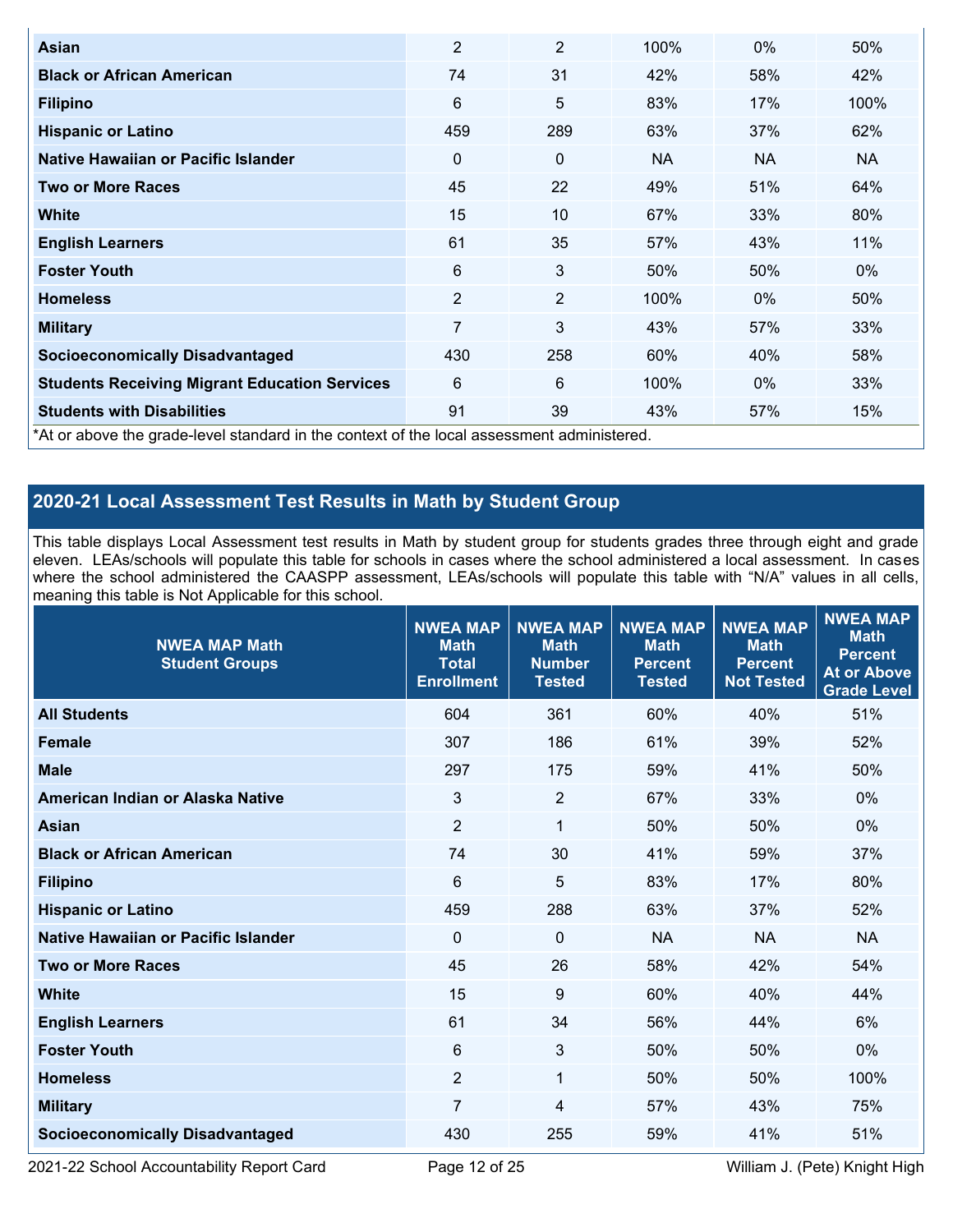| <b>Students Receiving Migrant Education Services</b> |    | 17% | $-17%$ | 43% |
|------------------------------------------------------|----|-----|--------|-----|
| <b>Students with Disabilities</b>                    | ດ4 | 40% | 60%    | 3%  |

\*At or above the grade-level standard in the context of the local assessment administered.

## **CAASPP Test Results in Science for All Students**

This table displays the percentage of all students grades five, eight, and High School meeting or exceeding the State Standard.

The 2019-2020 data cells with N/A values indicate that the 2019-2020 data are not available due to the COVID-19 pandemic and resulting summative testing suspension. The Executive Order N-30-20 was issued which waived the assessment, accountability, and reporting requirements for the 2019-2020 school year.

For any 2020-2021 data cells with N/T values indicate that this school did not test students using the CAASPP Science.

| <b>Subject</b>                                  | <b>School</b> | <b>School</b> | <b>District</b> | <b>District</b> | <b>State</b> | <b>State</b> |
|-------------------------------------------------|---------------|---------------|-----------------|-----------------|--------------|--------------|
|                                                 | 2019-20       | 2020-21       | 12019-20        | 2020-21         | 2019-20      | 2020-21      |
| <b>Science</b><br>(grades 5, 8 and high school) | N/A           | ΝT            | N/A             | NI              | N/A          | 28.72        |

#### **2020-21 CAASPP Test Results in Science by Student Group**

This table displays CAASPP test results in Science by student group for students grades five, eight, and High School. For any data cells with N/T values indicate that this school did not test students using the CAASPP Science.

| <b>Student Group</b>                                 | <b>Total</b><br><b>Enrollment</b> | <b>Number</b><br><b>Tested</b> | <b>Percent</b><br><b>Tested</b> | <b>Percent</b><br><b>Not Tested</b> | <b>Percent</b><br><b>Met or</b><br><b>Exceeded</b> |
|------------------------------------------------------|-----------------------------------|--------------------------------|---------------------------------|-------------------------------------|----------------------------------------------------|
| <b>All Students</b>                                  | 53                                | <b>NT</b>                      | <b>NT</b>                       | <b>NT</b>                           | <b>NT</b>                                          |
| <b>Female</b>                                        | 28                                | <b>NT</b>                      | <b>NT</b>                       |                                     |                                                    |
| <b>Male</b>                                          | 25                                | <b>NT</b>                      | <b>NT</b>                       |                                     |                                                    |
| American Indian or Alaska Native                     | 0                                 | $\mathbf 0$                    | $\mathbf 0$                     | $\mathbf 0$                         | $\mathbf 0$                                        |
| <b>Asian</b>                                         | 0                                 | $\pmb{0}$                      | $\mathbf 0$                     | $\mathbf 0$                         | $\mathbf 0$                                        |
| <b>Black or African American</b>                     | 14                                | <b>NT</b>                      | <b>NT</b>                       | <b>NT</b>                           | <b>NT</b>                                          |
| <b>Filipino</b>                                      | $\Omega$                          | 0                              | $\Omega$                        | $\Omega$                            | $\mathbf{0}$                                       |
| <b>Hispanic or Latino</b>                            | 36                                | <b>NT</b>                      | <b>NT</b>                       | <b>NT</b>                           | <b>NT</b>                                          |
| Native Hawaiian or Pacific Islander                  | $\Omega$                          | $\mathbf 0$                    | $\mathbf{0}$                    | $\Omega$                            | $\mathbf 0$                                        |
| <b>Two or More Races</b>                             | --                                | <b>NT</b>                      | <b>NT</b>                       | <b>NT</b>                           | <b>NT</b>                                          |
| <b>White</b>                                         | $\sim$                            | <b>NT</b>                      | <b>NT</b>                       | <b>NT</b>                           | <b>NT</b>                                          |
| <b>English Learners</b>                              | 11                                | <b>NT</b>                      | <b>NT</b>                       | <b>NT</b>                           | <b>NT</b>                                          |
| <b>Foster Youth</b>                                  | --                                | <b>NT</b>                      | <b>NT</b>                       | <b>NT</b>                           | <b>NT</b>                                          |
| <b>Homeless</b>                                      | 0                                 | $\mathbf 0$                    | $\mathbf{0}$                    | $\Omega$                            | $\mathbf 0$                                        |
| <b>Military</b>                                      | $\overline{\phantom{m}}$          | <b>NT</b>                      | <b>NT</b>                       | <b>NT</b>                           | <b>NT</b>                                          |
| <b>Socioeconomically Disadvantaged</b>               | 38                                | <b>NT</b>                      | <b>NT</b>                       | <b>NT</b>                           | <b>NT</b>                                          |
| <b>Students Receiving Migrant Education Services</b> | 0                                 | 0                              | $\mathbf{0}$                    | $\mathbf{0}$                        | $\mathbf 0$                                        |
| <b>Students with Disabilities</b>                    | --                                | <b>NT</b>                      | <b>NT</b>                       | <b>NT</b>                           | <b>NT</b>                                          |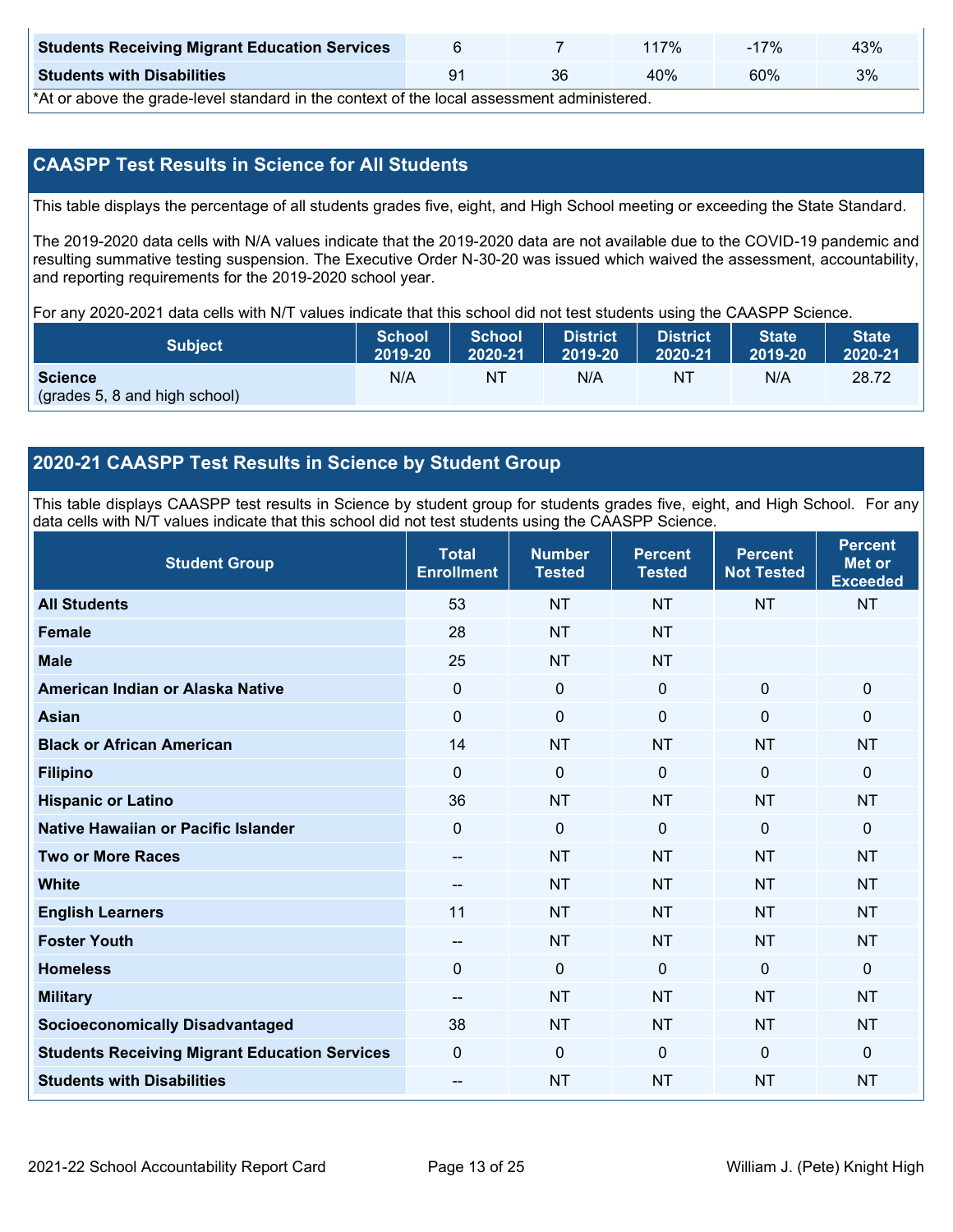#### **2020-21 Career Technical Education Programs**

Pete Knight High School students begin preparing for careers in current and emerging trends within the dynamic world of work from the moment they enter 9th grade. At each grade level, they explore the connections between what they learn and the "real world." Students in the AVUHSD are instructed in the value of work ethics including responsibility, respect, trustworthiness, and fairness.

Student Learning Outcomes (SLO"s) were developed as a foundation of all instruction in order to prepare students for the college/careers of their choosing. By the time students graduate they will:

Demonstrate subject area proficiency in all content areas. Demonstrate effective literacy skills across content areas. Demonstrate digital literacy and critical thinking when solving relevant problems. Demonstrate responsible citizenship and community involvement.

Pete Knight High School is proud to support the Career Technical Education (CTE) Digital Design & Engineering Academy, a state and nationally recognized STEM academy, made possible by the countless, skilled staff who dedicate their time and energy to the development of young adults, offering state of the art career development courses. Courses listed below are part of DDE or help support career readiness:

Multimedia 1 Digital Media and Graphic Design Introduction to Engineering Digital Electronics Yearbook Principles of Engineering Aerospace Engineering AP Computer Science Principles Digital Video Production and Broadcasting AFJROTC

Our counselors do an excellent job explaining the numerous academic and career opportunities available to our students. The College Career Center opened and is fully staffed. The ninth grade students completed the career interest inventory, through our district's college and career readiness platform. Tenth grade students explored career and college options via district and site events, classroom visitations, and evening events sponsored by the Guidance Department and AVID (Advancement Via Individual Determination) program.

Pete Knight High School is also staffed with a Work Experience Coordinator to help students apply for work permits to then eventually get placed in jobs as early as 16 years of age.

## **2020-21 Career Technical Education (CTE) Participation**

| <b>Measure</b>                                                                                                                    | <b>CTE Program Participation</b> |
|-----------------------------------------------------------------------------------------------------------------------------------|----------------------------------|
| Number of Pupils Participating in CTE                                                                                             | 1.121                            |
| Percent of Pupils that Complete a CTE Program and Earn a High School Diploma                                                      | 98                               |
| Percent of CTE Courses that are Sequenced or Articulated Between the School and<br><b>Institutions of Postsecondary Education</b> | 10.5                             |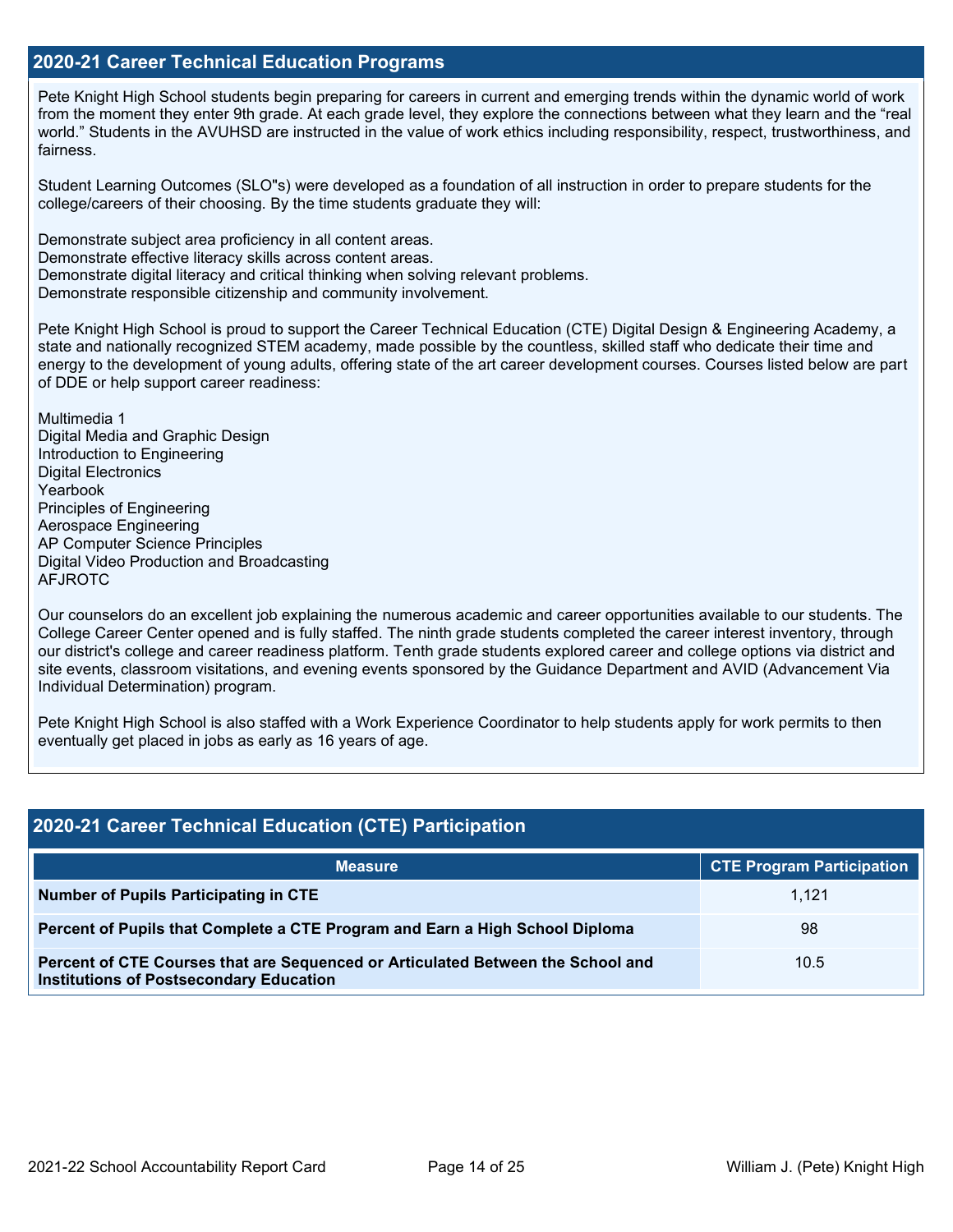#### **Course Enrollment/Completion**

This table displays the course enrollment/completion of University of California (UC) and/or California State University (CSU) admission requirements.

| <b>UC/CSU Course Measure</b>                                                | <b>Percent</b> |
|-----------------------------------------------------------------------------|----------------|
| 2020-2021 Pupils Enrolled in Courses Required for UC/CSU Admission          | 96.62          |
| 2019-2020 Graduates Who Completed All Courses Required for UC/CSU Admission | 15.64          |

## **B. Pupil Outcomes State Priority: Other Pupil Outcomes**

The SARC provides the following information relevant to the State priority: Other Pupil Outcomes (Priority 8): Pupil outcomes in the subject area of physical education.

### **2020-21 California Physical Fitness Test Results**

Due to the COVID-19 crisis, the Physical Fitness Test was suspended during the 2020-2021 school year and therefore no data are reported and each cell in this table is populated with "N/A."

| <b>Grade Level</b> | <b>Four of Six Fitness Standards</b> | <b>Five of Six Fitness Standards</b> | Percentage of Students Meeting   Percentage of Students Meeting   Percentage of Students Meeting  <br><b>Six of Six Fitness Standards</b> |
|--------------------|--------------------------------------|--------------------------------------|-------------------------------------------------------------------------------------------------------------------------------------------|
| Grade 5            | N/A                                  | N/A                                  | N/A                                                                                                                                       |
| Grade 7            | N/A                                  | N/A                                  | N/A                                                                                                                                       |
| Grade 9            | N/A                                  | N/A                                  | N/A                                                                                                                                       |

## **C. Engagement State Priority: Parental Involvement**

The SARC provides the following information relevant to the State priority: Parental Involvement (Priority 3): Efforts the school district makes to seek parent input in making decisions regarding the school district and at each school site.

#### **2021-22 Opportunities for Parental Involvement**

Knight High School welcomes parent/guardian involvement and participation. We encourage our parents/guardians to become involved and invite them to join us as a cleared volunteers, come visit us at Back to School Night (twice a year), join as at school athletic and activity events as well as meet teachers and staff as needed throughout the school year.

Parents/guardians are encouraged to use the Powerschool system to access their student's current grades, attendance and school information. Parent Link, a messaging software, is utilized to relay school information and announcements of events, as an effort to reach all students, parents/guardians and staff via phone, text, email, and social media. Parents/guardians also communicate with staff via email. The website, www.knightpalmdalehs.org, provides school, staff and classroom information to parents/guardians, students and community. Finally, KHS has implemented a KHS Parent Academy in lieu of a previous parent program PIQUE(Parent Institute for Quality Education). KHS's Parent Academy is ran through it's Guidance Department and provides parents with high school information as well as post secondary information. This initiative was implemented with a mission of providing families with the knowledge and skills to partner with schools and communities to ensure their children achieve their full potential.

Please contact Mrs. Duran, at (661) 533-9000 x-356 or a school administrator, to obtain information on the Parent Volunteer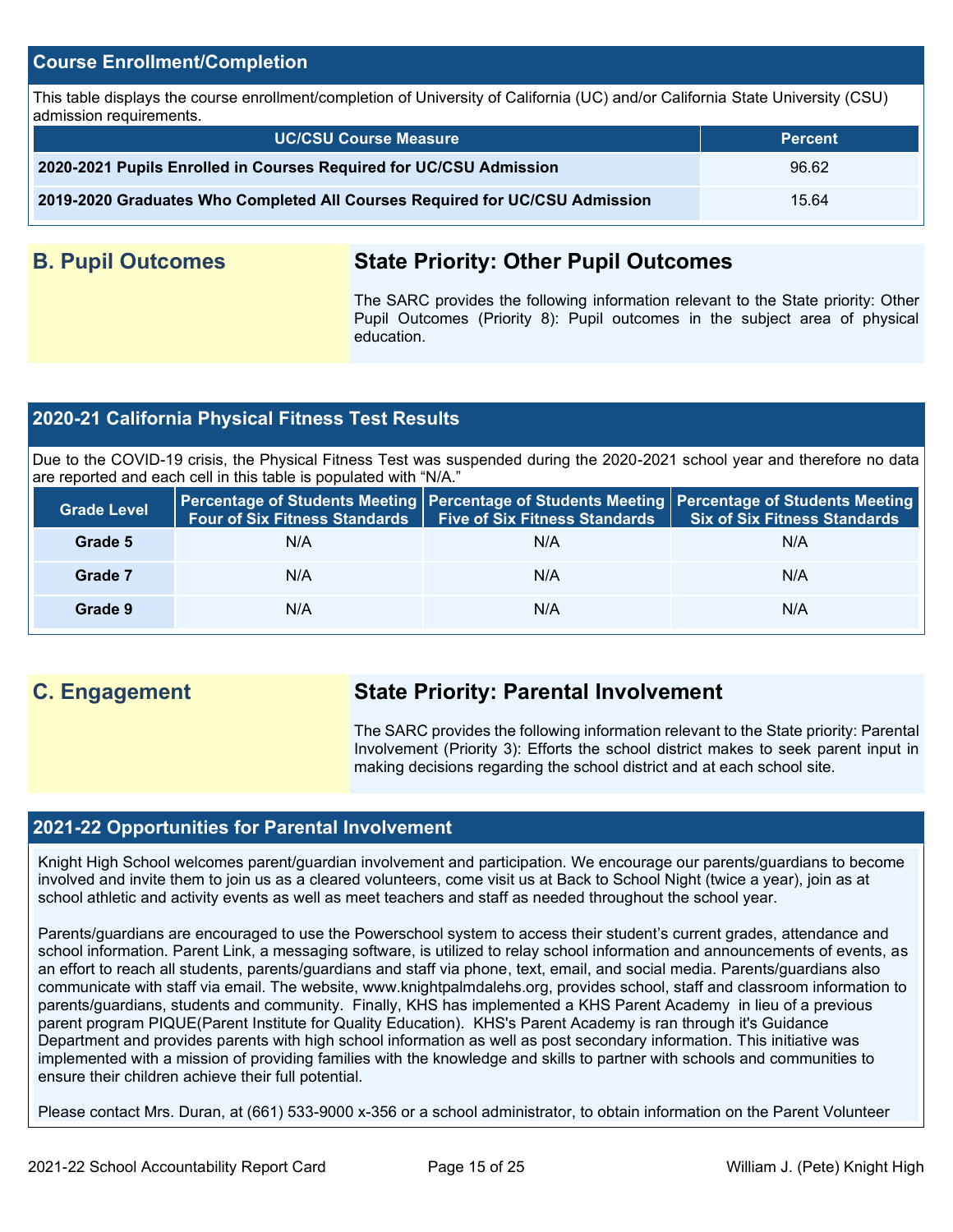Program, or to ask questions regarding school committees.

## **C. Engagement State Priority: Pupil Engagement**

The SARC provides the following information relevant to the State priority: Pupil Engagement (Priority 5):

- High school dropout rates;
- High school graduation rates; and
- Chronic Absenteeism

## **Dropout Rate and Graduation Rate (Four-Year Cohort Rate)**

| <b>Indicator</b>       | <b>School</b><br>2018-19 | <b>School</b><br>2019-20 | School<br>2020-21 | $\begin{array}{ c c c }\hline \textbf{2018-19} & \textbf{2019-20} \\\hline \end{array}$ | District District | <b>District</b><br>2020-21 | <b>State</b><br>2018-19 | <b>State</b><br>2019-20 | <b>State</b><br>2020-21 |
|------------------------|--------------------------|--------------------------|-------------------|-----------------------------------------------------------------------------------------|-------------------|----------------------------|-------------------------|-------------------------|-------------------------|
| <b>Dropout Rate</b>    | 5.8                      | 6.8                      | $19.2^{\circ}$    | 11.0                                                                                    | 9.7               | 18.3                       | 9.0                     | 8.9                     | 9.4                     |
| <b>Graduation Rate</b> | 90.6                     | 84.7                     | 80.6              | 78.9                                                                                    | 76.4              | 71.9                       | 84.5                    | 84.2                    | 83.6                    |

## **2020-21 Graduation Rate by Student Group (Four-Year Cohort Rate)**

This table displays the 2020-21 graduation rate by student group. For information on the Four-Year Adjusted Cohort Graduation Rate (ACGR), visit the CDE Adjusted Cohort Graduation Rate web page at [www.cde.ca.gov/ds/ad/acgrinfo.asp.](http://www.cde.ca.gov/ds/ad/acgrinfo.asp)

| <b>Student Group</b>                                 | <b>Number of</b><br><b>Students in Cohort</b> | <b>Number of</b><br><b>Cohort Graduates</b> | <b>Cohort</b><br><b>Graduation Rate</b> |
|------------------------------------------------------|-----------------------------------------------|---------------------------------------------|-----------------------------------------|
| <b>All Students</b>                                  | 681                                           | 549                                         | 80.6                                    |
| <b>Female</b>                                        | 350                                           | 303                                         | 86.6                                    |
| <b>Male</b>                                          | 331                                           | 246                                         | 74.3                                    |
| American Indian or Alaska Native                     | $\mathbf 0$                                   | 0                                           | 0.00                                    |
| <b>Asian</b>                                         | $\qquad \qquad -$                             | $\qquad \qquad -$                           | $\overline{\phantom{m}}$                |
| <b>Black or African American</b>                     | 92                                            | 65                                          | 70.7                                    |
| <b>Filipino</b>                                      | --                                            | --                                          | $\overline{\phantom{a}}$                |
| <b>Hispanic or Latino</b>                            | 528                                           | 436                                         | 82.6                                    |
| Native Hawaiian or Pacific Islander                  | $\qquad \qquad -$                             | --                                          | $\overline{\phantom{a}}$                |
| <b>Two or More Races</b>                             | 16                                            | 12                                          | 75.0                                    |
| <b>White</b>                                         | 27                                            | 20                                          | 74.1                                    |
| <b>English Learners</b>                              | 86                                            | 48                                          | 55.8                                    |
| <b>Foster Youth</b>                                  | 19                                            | 12                                          | 63.2                                    |
| <b>Homeless</b>                                      | 12                                            | 6                                           | 50.0                                    |
| <b>Socioeconomically Disadvantaged</b>               | 602                                           | 482                                         | 80.1                                    |
| <b>Students Receiving Migrant Education Services</b> | $\overline{\phantom{m}}$                      | --                                          | $\overline{\phantom{m}}$                |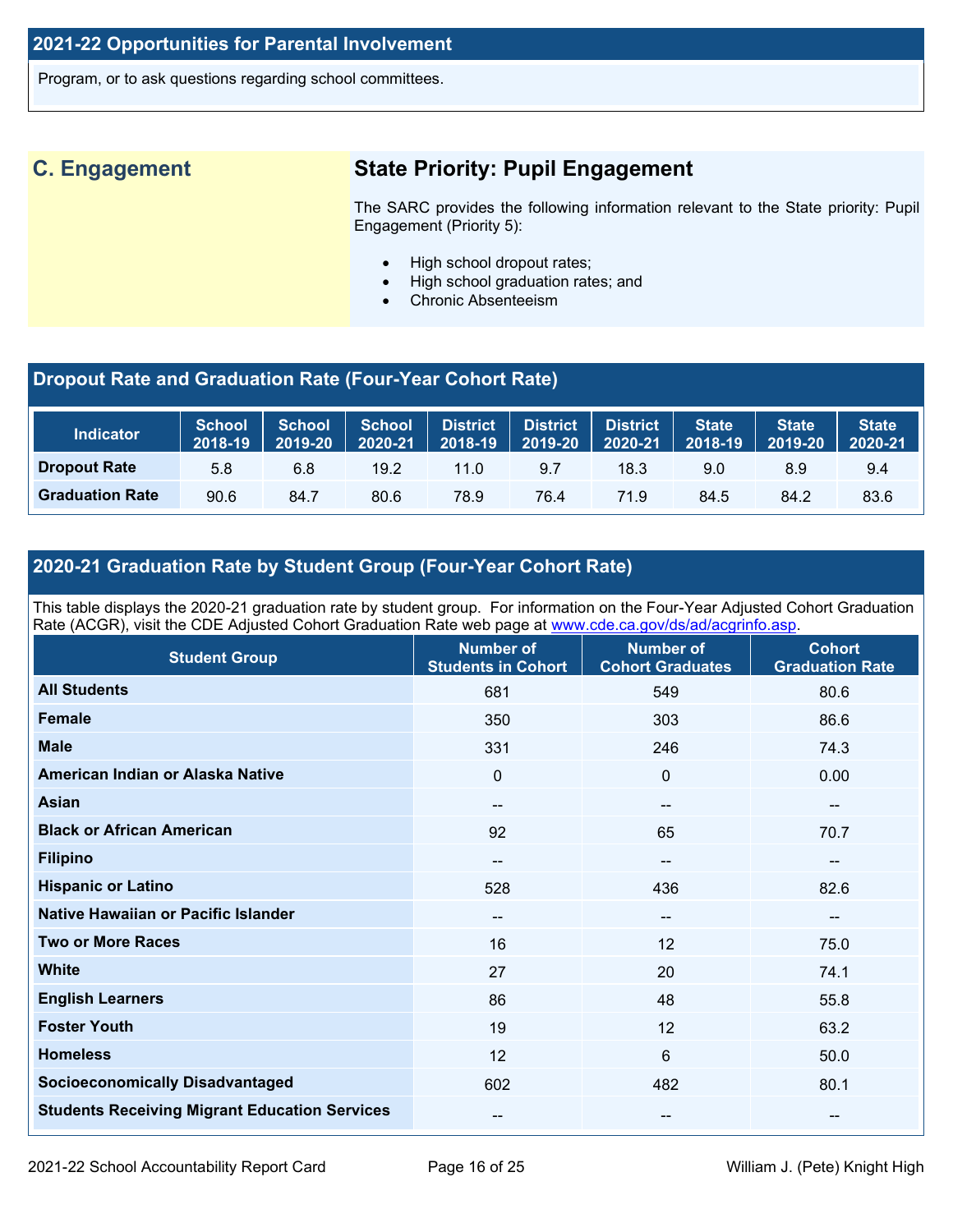**Chronic Absenteeism Rate**

| 2020-21 Chronic Absenteeism by Student Group |                                        |                                                                    |                                                      |                                 |  |  |
|----------------------------------------------|----------------------------------------|--------------------------------------------------------------------|------------------------------------------------------|---------------------------------|--|--|
| <b>Student Group</b>                         | <b>Cumulative</b><br><b>Enrollment</b> | <b>Chronic</b><br><b>Absenteeism</b><br><b>Eligible Enrollment</b> | <b>Chronic</b><br><b>Absenteeism</b><br><b>Count</b> | Chron<br><b>Absente</b><br>Rate |  |  |
| <b>All Students</b>                          | 3188                                   | 3119                                                               | 556                                                  | 17.8                            |  |  |
| <b>Female</b>                                | 1530                                   | 1502                                                               | 222                                                  | 14.8                            |  |  |
| <b>Male</b>                                  | 1658                                   | 1617                                                               | 334                                                  | 20.7                            |  |  |
| American Indian or Alaska Native             | 13                                     | 13                                                                 | 4                                                    | 30.8                            |  |  |
| Asian                                        | 28                                     | 27                                                                 | $\overline{2}$                                       | 7.4                             |  |  |
| <b>Black or African American</b>             | 421                                    | 411                                                                | 124                                                  | 30.2                            |  |  |
| <b>Filipino</b>                              | 24                                     | 24                                                                 | $\mathbf{0}$                                         | 0.0                             |  |  |
| <b>Hispanic or Latino</b>                    | 2531                                   | 2477                                                               | 390                                                  | 15.7                            |  |  |
| Native Hawaiian or Pacific Islander          | 4                                      | 4                                                                  | $\mathbf 0$                                          | 0.0                             |  |  |
| <b>Two or More Races</b>                     | 70                                     | 68                                                                 | 16                                                   | 23.5                            |  |  |
| <b>White</b>                                 | 97                                     | 95                                                                 | 20                                                   | 21.1                            |  |  |
| <b>English Learners</b>                      | 389                                    | 381                                                                | 81                                                   | 21.3                            |  |  |

**Foster Youth 17 27.0** 

**Homeless** 1 1 1 100.0 **Socioeconomically Disadvantaged 19.0** 2469 2420 2461 19.0 **Students Receiving Migrant Education Services** 22 22 22 3 13.6 **Students with Disabilities 528** 516 516 133 25.8

## **C. Engagement State Priority: School Climate**

The SARC provides the following information relevant to the State priority: School Climate (Priority 6):

- Pupil suspension rates;
- Pupil expulsion rates; and
- Other local measures on the sense of safety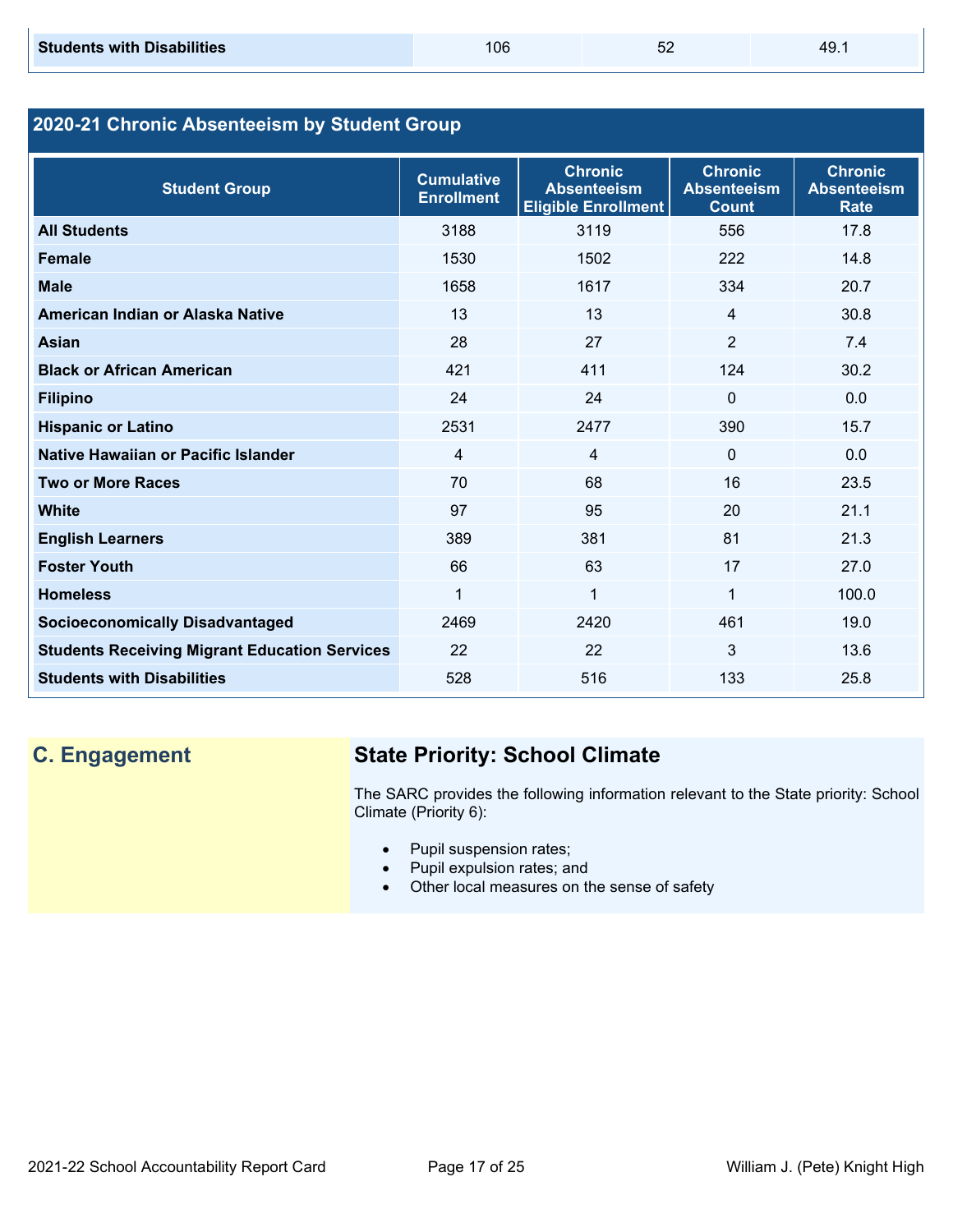#### **Suspensions and Expulsions**

This table displays suspensions and expulsions data collected between July through June, each full school year respectively. Data collected during the 2020-21 school year may not be comparable to earlier years of this collection due to differences in learning mode instruction in response to the COVID-19 pandemic.

| <b>Subject</b>     | <b>School</b><br>2018-19 | <b>School</b><br>2020-21 | <b>District</b><br>2018-19 | <b>District</b><br>2020-21 | <b>State</b><br>2018-19 | <b>State</b><br>2020-21 |
|--------------------|--------------------------|--------------------------|----------------------------|----------------------------|-------------------------|-------------------------|
| <b>Suspensions</b> | 5.34                     | 0.00                     | 7.95                       | 0.07                       | 3.47                    | 0.20                    |
| <b>Expulsions</b>  | 0.16                     | 0.00                     | 0.24                       | 0.00                       | 0.08                    | 0.00                    |

This table displays suspensions and expulsions data collected between July through February, partial school year due to the COVID-19 pandemic. The 2019-2020 suspensions and expulsions rate data are not comparable to other year data because the 2019-2020 school year is a partial school year due to the COVID-19 crisis. As such, it would be inappropriate to make any comparisons in rates of suspensions and expulsions in the 2019-2020 school year compared to other school years.

| <b>Subject</b>     | <b>School</b><br>2019-20 | <b>District</b><br>2019-20 | <b>State</b><br>2019-20 |
|--------------------|--------------------------|----------------------------|-------------------------|
| <b>Suspensions</b> | 4.84                     | 5.43                       | 2.45                    |
| <b>Expulsions</b>  | 0.03                     | 0.12                       | 0.05                    |

### **2020-21 Suspensions and Expulsions by Student Group**

| <b>Student Group</b>                                 | <b>Suspensions Rate</b> | <b>Expulsions Rate</b> |
|------------------------------------------------------|-------------------------|------------------------|
| <b>All Students</b>                                  | 0.00                    | 0.00                   |
| Female                                               | 0.00                    | 0.00                   |
| <b>Male</b>                                          | 0.00                    | 0.00                   |
| American Indian or Alaska Native                     | 0.00                    | 0.00                   |
| <b>Asian</b>                                         | 0.00                    | 0.00                   |
| <b>Black or African American</b>                     | 0.00                    | 0.00                   |
| <b>Filipino</b>                                      | 0.00                    | 0.00                   |
| <b>Hispanic or Latino</b>                            | 0.00                    | 0.00                   |
| Native Hawaiian or Pacific Islander                  | 0.00                    | 0.00                   |
| <b>Two or More Races</b>                             | 0.00                    | 0.00                   |
| <b>White</b>                                         | 0.00                    | 0.00                   |
| <b>English Learners</b>                              | 0.00                    | 0.00                   |
| <b>Foster Youth</b>                                  | 0.00                    | 0.00                   |
| <b>Homeless</b>                                      | 0.00                    | 0.00                   |
| <b>Socioeconomically Disadvantaged</b>               |                         |                        |
| <b>Students Receiving Migrant Education Services</b> | 0.00                    | 0.00                   |
| <b>Students with Disabilities</b>                    |                         |                        |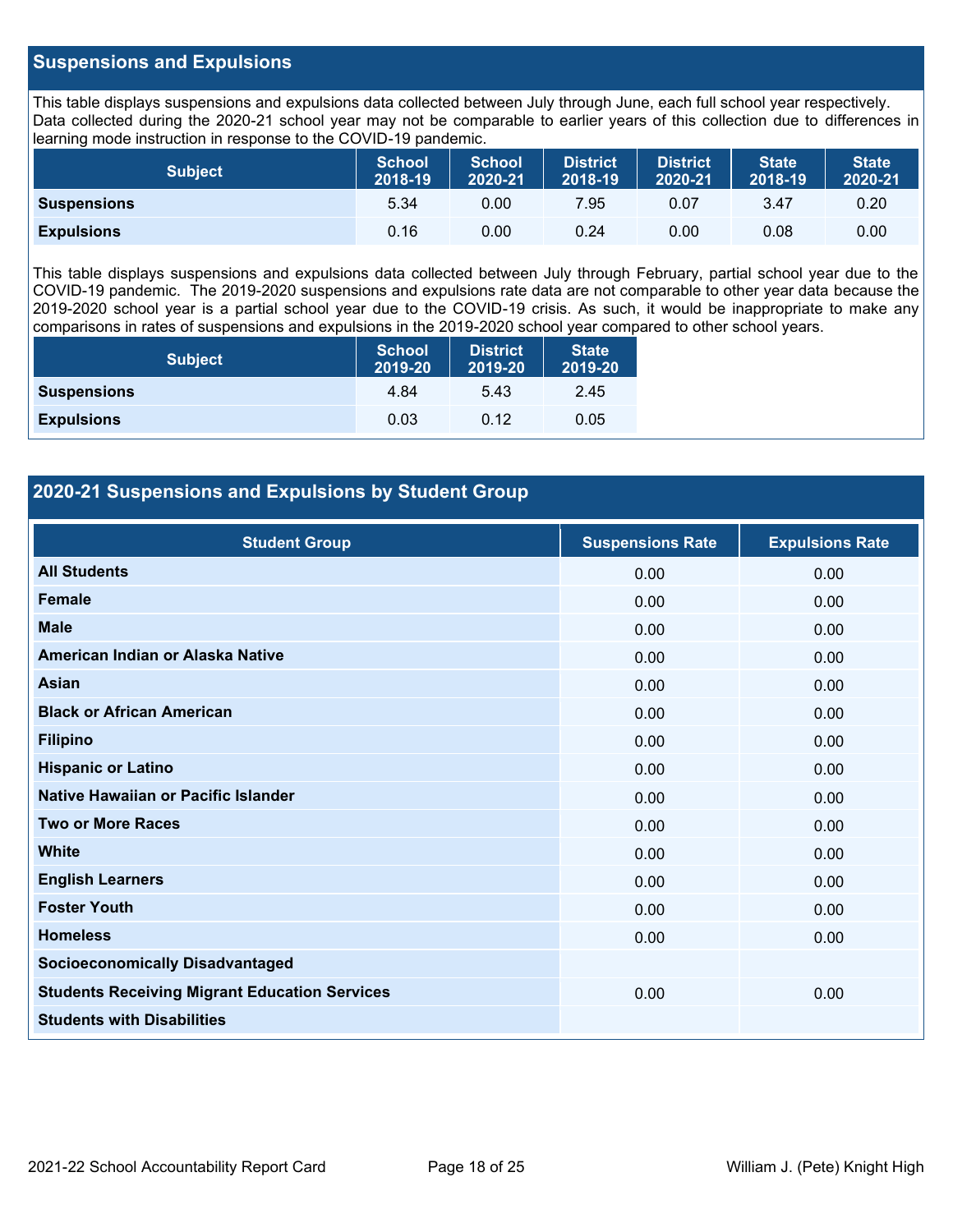#### **2021-22 School Safety Plan**

Knight High School established and maintains a safe campus by following a consistent and fair discipline process that promotes a positive learning environment and emphasizes respect. A full time Los Angeles County Deputy Sheriff and a campus security team serve to keep the campus secure for optimum safety and learning. The campus also benefits from the presence of a probation officer and community attendance worker who assists in this area. School safety is a priority. Issues that revolve around safety include, but are not limited to, school climate, violence on campus, crisis preparedness, school law enforcement relations and alcohol/drug use. Knight High's School's Safety Action Plan has been developed. The plan is reviewed and updated yearly. A complete copy of the School Safety Plans can be obtained in the Administration Office.

In addition to safety enhancements across the District (see below), at Knight High School the front and independent study entrances now have an additional locking mechanism that allows for "buzzing" visitors in to the offices.

#### District Statement:

We want our community to be aware of our continued commitment to safety which includes multiple, proactive approaches to fortifying security throughout our schools.

School year 20-21 in September, we conducted safety reviews of our campuses that resulted in the implementation of enhanced safety measures. These measures vary by school and include enhanced fencing, additional security and counseling personnel, updated surveillance cameras, front entrance modifications, and door locking devices. We also incorporated additional training with the Lancaster Sheriff's Station and revised student, staff and visitor identification processes.

For more than 25 years, over the course of a typical school year, we have had a dedicated school deputy on campus each day. In addition to this, we continue to focus on our students' social emotional needs through various programs and counseling outreach, provide safety training to our students and staff, and underscore the importance of vigilance through "See Something, Say Something." Our district and site websites have links to confidential student referral forms, where students and parents are able to submit safety concerns for administration to address.

#### **2018-19 Secondary Average Class Size and Class Size Distribution**

This table displays the 2018-19 average class size and class size distribution. The columns titled "Number of Classes" indicates how many classes fall into each size category (a range of total students per classroom). At the secondary school level, this information is reported by subject area rather than grade level.

| <b>Subject</b>               | <b>Average</b><br><b>Class</b><br><b>Size</b> | <b>1-22 Students</b> | Number of Classes with   Number of Classes with<br>23-32 Students | <b>Number of Classes with</b><br>33+ Students |
|------------------------------|-----------------------------------------------|----------------------|-------------------------------------------------------------------|-----------------------------------------------|
| <b>English Language Arts</b> | 23                                            | 52                   | 28                                                                | 53                                            |
| <b>Mathematics</b>           | 23                                            | 44                   | 29                                                                | 42                                            |
| <b>Science</b>               | 24                                            | 31                   | 21                                                                | 41                                            |
| <b>Social Science</b>        | 22                                            | 44                   | 9                                                                 | 49                                            |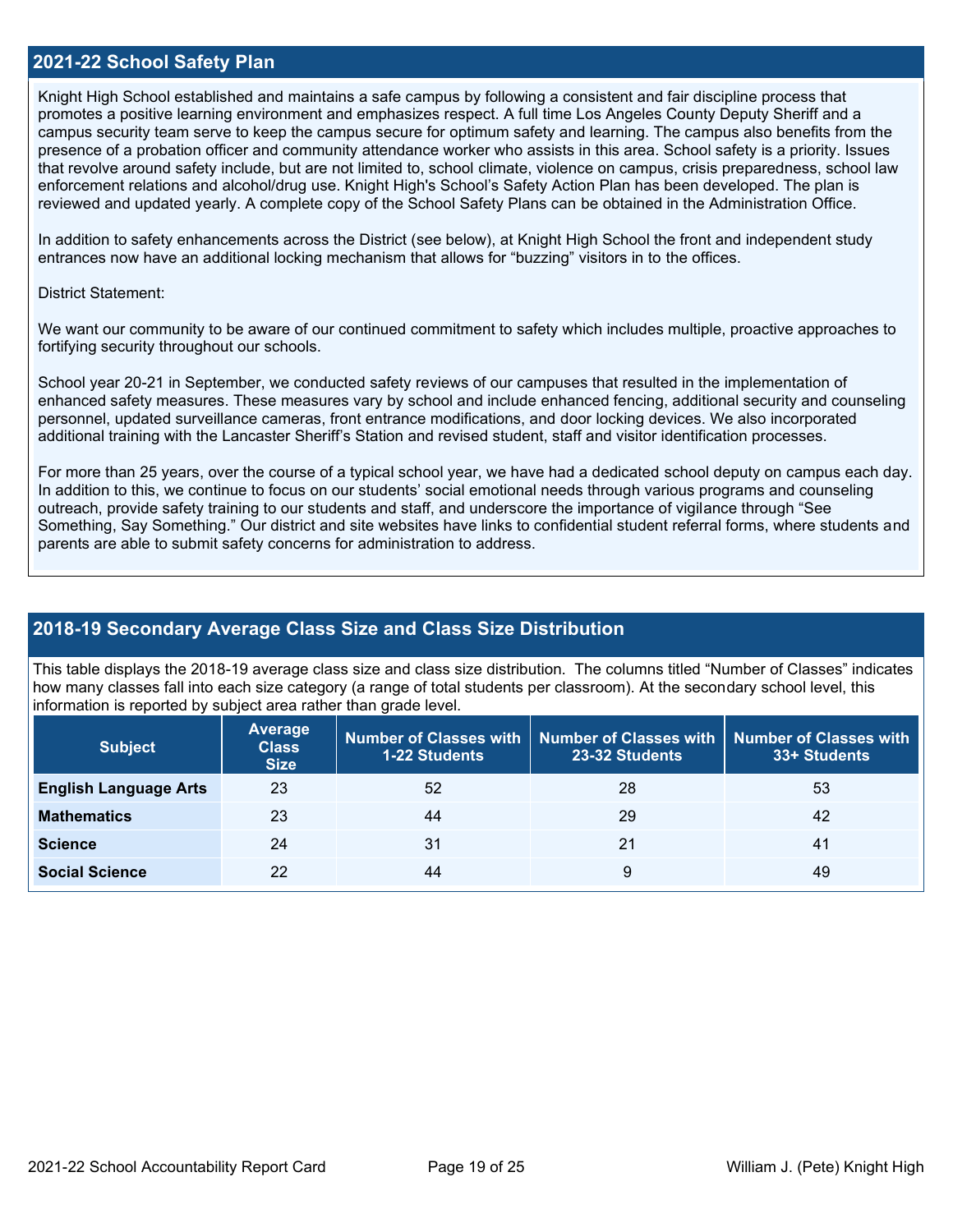#### **2019-20 Secondary Average Class Size and Class Size Distribution**

This table displays the 2019-20 average class size and class size distribution. The columns titled "Number of Classes" indicates how many classes fall into each size category (a range of total students per classroom). At the secondary school level, this information is reported by subject area rather than grade level.

| <b>Subject</b>               | <b>Average</b><br><b>Class</b><br><b>Size</b> | Number of Classes with<br><b>1-22 Students</b> | <b>Number of Classes with</b><br>23-32 Students | <b>Number of Classes with</b><br>33+ Students |
|------------------------------|-----------------------------------------------|------------------------------------------------|-------------------------------------------------|-----------------------------------------------|
| <b>English Language Arts</b> | 20                                            | 73                                             | 34                                              | 49                                            |
| <b>Mathematics</b>           | 23                                            | 46                                             | 32                                              | 38                                            |
| <b>Science</b>               | 25                                            | 29                                             | 11                                              | 47                                            |
| <b>Social Science</b>        | 21                                            | 49                                             | 13                                              | 42                                            |

#### **2020-21 Secondary Average Class Size and Class Size Distribution**

This table displays the 2020-21 average class size and class size distribution. The columns titled "Number of Classes" indicates how many classes fall into each size category (a range of total students per classroom). At the secondary school level, this information is reported by subject area rather than grade level.

| <b>Subject</b>               | <b>Average</b><br><b>Class</b><br><b>Size</b> | Number of Classes with<br><b>1-22 Students</b> | 23-32 Students | Number of Classes with   Number of Classes with<br>33+ Students |
|------------------------------|-----------------------------------------------|------------------------------------------------|----------------|-----------------------------------------------------------------|
| <b>English Language Arts</b> | 20                                            | 79                                             | 26             | 52                                                              |
| <b>Mathematics</b>           | 24                                            | 46                                             | 26             | 46                                                              |
| <b>Science</b>               | 25                                            | 31                                             | 18             | 43                                                              |
| <b>Social Science</b>        | 21                                            | 52                                             |                | 48                                                              |

### **2020-21 Ratio of Pupils to Academic Counselor**

This table displays the ratio of pupils to Academic Counselor. One full time equivalent (FTE) equals one staff member working full time; one FTE could also represent two staff members who each work 50 percent of full time.

| <b>Title</b>                        | <b>Ratio</b> |
|-------------------------------------|--------------|
| <b>Pupils to Academic Counselor</b> | 337.2        |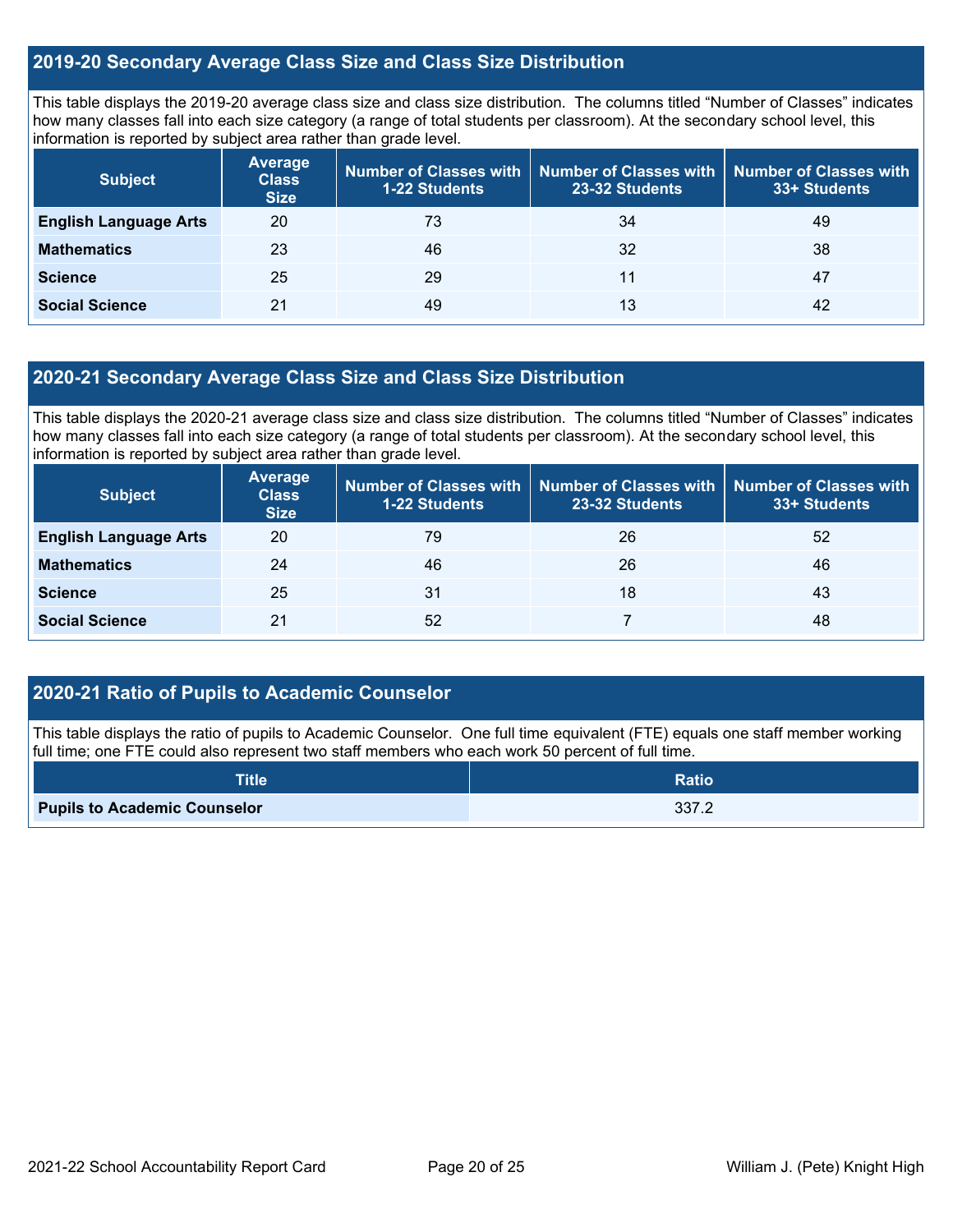#### **2020-21 Student Support Services Staff**

This table displays the number of FTE support staff assigned to this school. One full time equivalent (FTE) equals one staff member working full time; one FTE could also represent two staff members who each work 50 percent of full time.

| <b>Title</b>                                                         | <b>Number of FTE Assigned to School</b> |
|----------------------------------------------------------------------|-----------------------------------------|
| <b>Counselor (Academic, Social/Behavioral or Career Development)</b> | 9                                       |
| Library Media Teacher (Librarian)                                    | $\mathbf{0}$                            |
| Library Media Services Staff (Paraprofessional)                      | $\mathbf{0}$                            |
| <b>Psychologist</b>                                                  | 1.9                                     |
| <b>Social Worker</b>                                                 | $\mathbf{0}$                            |
| <b>Speech/Language/Hearing Specialist</b>                            | 1.5                                     |
| <b>Resource Specialist (non-teaching)</b>                            | $\mathbf{0}$                            |
| <b>Other</b>                                                         | 2.2                                     |

#### **2019-20 Expenditures Per Pupil and School Site Teacher Salaries**

This table displays the 2019-20 expenditures per pupil and average teach salary for this school. Cells with N/A values do not require data.

| <b>Level</b>                                         | <b>Total</b><br><b>Expenditures</b><br><b>Per Pupil</b> | <b>Expenditures</b><br><b>Per Pupil</b><br>(Restricted) | <b>Expenditures</b><br><b>Per Pupil</b><br>(Unrestricted) | Average<br><b>Teacher</b><br><b>Salary</b> |
|------------------------------------------------------|---------------------------------------------------------|---------------------------------------------------------|-----------------------------------------------------------|--------------------------------------------|
| <b>School Site</b>                                   | \$8,608.82                                              | \$2,614.48                                              | \$5,994.33                                                | \$122,203.23                               |
| <b>District</b>                                      | N/A                                                     | N/A                                                     | \$6,327.41                                                | \$82,536                                   |
| <b>Percent Difference - School Site and District</b> | N/A                                                     | N/A                                                     | $-5.4$                                                    | 38.7                                       |
| <b>State</b>                                         |                                                         |                                                         | \$8,444                                                   | \$92,222                                   |
| <b>Percent Difference - School Site and State</b>    | N/A                                                     | N/A                                                     | $-33.9$                                                   | 28.0                                       |

### **2020-21 Types of Services Funded**

One measure contributing to the academic strength of a program is the amount of money the District spends for each student enrolled.

In addition, KHS receives categorical money for support in areas of academic need. KHS receives categorical monies from among the following sources:

- Title 1
- LCAP/Targeted
- Title III
- Title IV

All expenditures funded by categorical monies are closely reviewed by school administration. Moreover, it is imperative that all categorical funds address the goals listed on our School Site Plan. For more detail on how school monies are spent please refer to the Single School Site Plan that is available in the office of the Principal.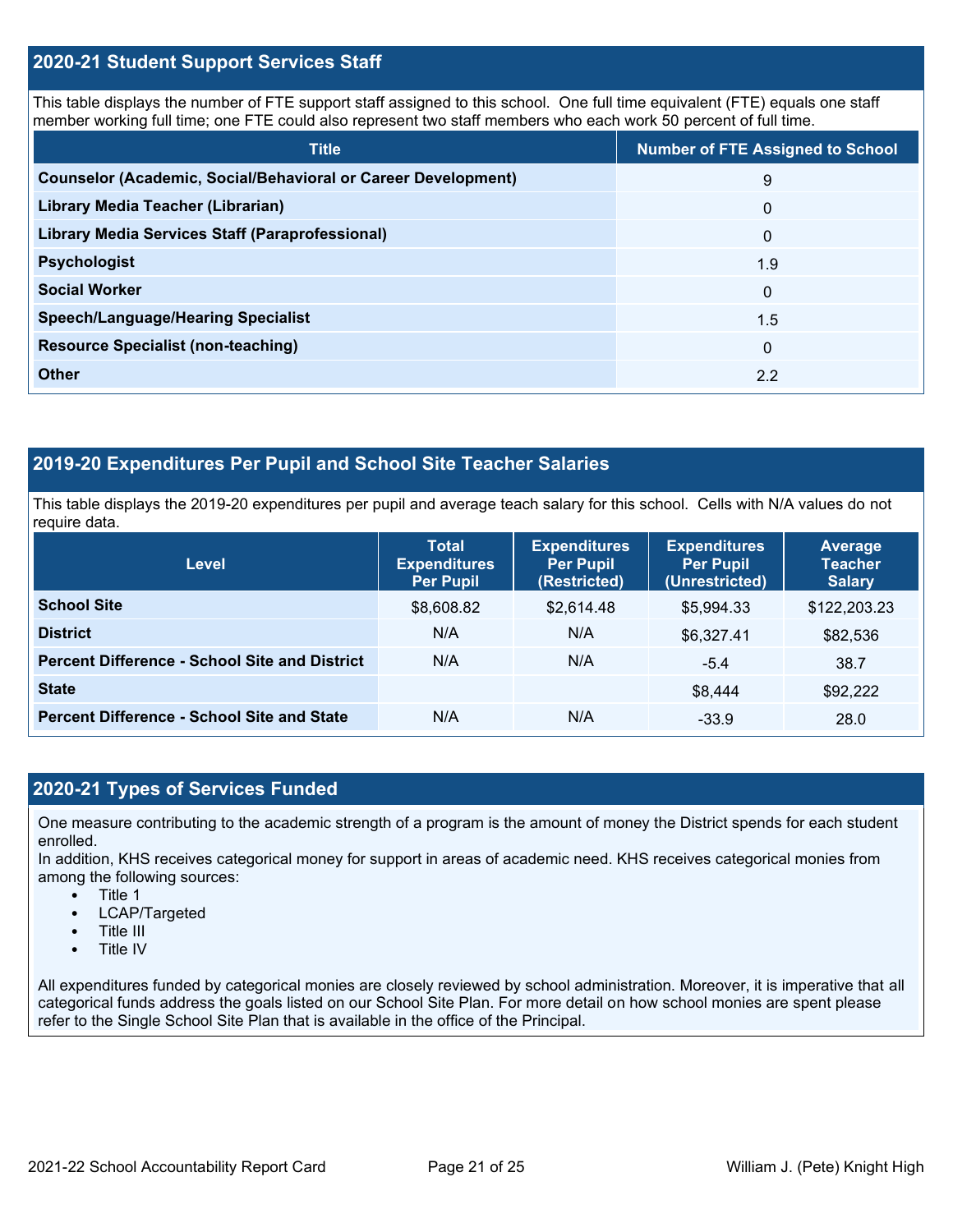## **2019-20 Teacher and Administrative Salaries**

This table displays the 2019-20 Teacher and Administrative salaries. For detailed information on salaries, see the CDE Certification Salaries & Benefits web page at [http://www.cde.ca.gov/ds/fd/cs/.](http://www.cde.ca.gov/ds/fd/cs/)

| Category                                             | <b>District</b><br><b>Amount</b> | <b>State Average</b><br>for Districts<br>in Same Category |
|------------------------------------------------------|----------------------------------|-----------------------------------------------------------|
| <b>Beginning Teacher Salary</b>                      | \$43,341                         | \$54,687                                                  |
| <b>Mid-Range Teacher Salary</b>                      | \$78,888                         | \$92,222                                                  |
| <b>Highest Teacher Salary</b>                        | \$111,782                        | \$114,208                                                 |
| <b>Average Principal Salary (Elementary)</b>         | \$0                              | \$143,647                                                 |
| <b>Average Principal Salary (Middle)</b>             | \$0                              | \$145,785                                                 |
| <b>Average Principal Salary (High)</b>               | \$137,990                        | \$162,322                                                 |
| <b>Superintendent Salary</b>                         | \$308,342                        | \$258,950                                                 |
| <b>Percent of Budget for Teacher Salaries</b>        | 30%                              | 32%                                                       |
| <b>Percent of Budget for Administrative Salaries</b> | 5%                               | 5%                                                        |

## **2020-21 Advanced Placement (AP) Courses**

| This table displays the percent of student in AP courses at this school. |      |
|--------------------------------------------------------------------------|------|
| Percent of Students in AP Courses                                        | 22.1 |

This table displays the number of AP courses offered at this school where there are student course enrollments of at least one student.

| <b>Subject</b>                  | <b>Number of AP Courses Offered</b> |
|---------------------------------|-------------------------------------|
| <b>Computer Science</b>         | 0                                   |
| <b>English</b>                  | 7                                   |
| <b>Fine and Performing Arts</b> | 0                                   |
| <b>Foreign Language</b>         | 7                                   |
| <b>Mathematics</b>              | 4                                   |
| <b>Science</b>                  | 4                                   |
| <b>Social Science</b>           | 16                                  |
| <b>Total AP Courses Offered</b> | 40                                  |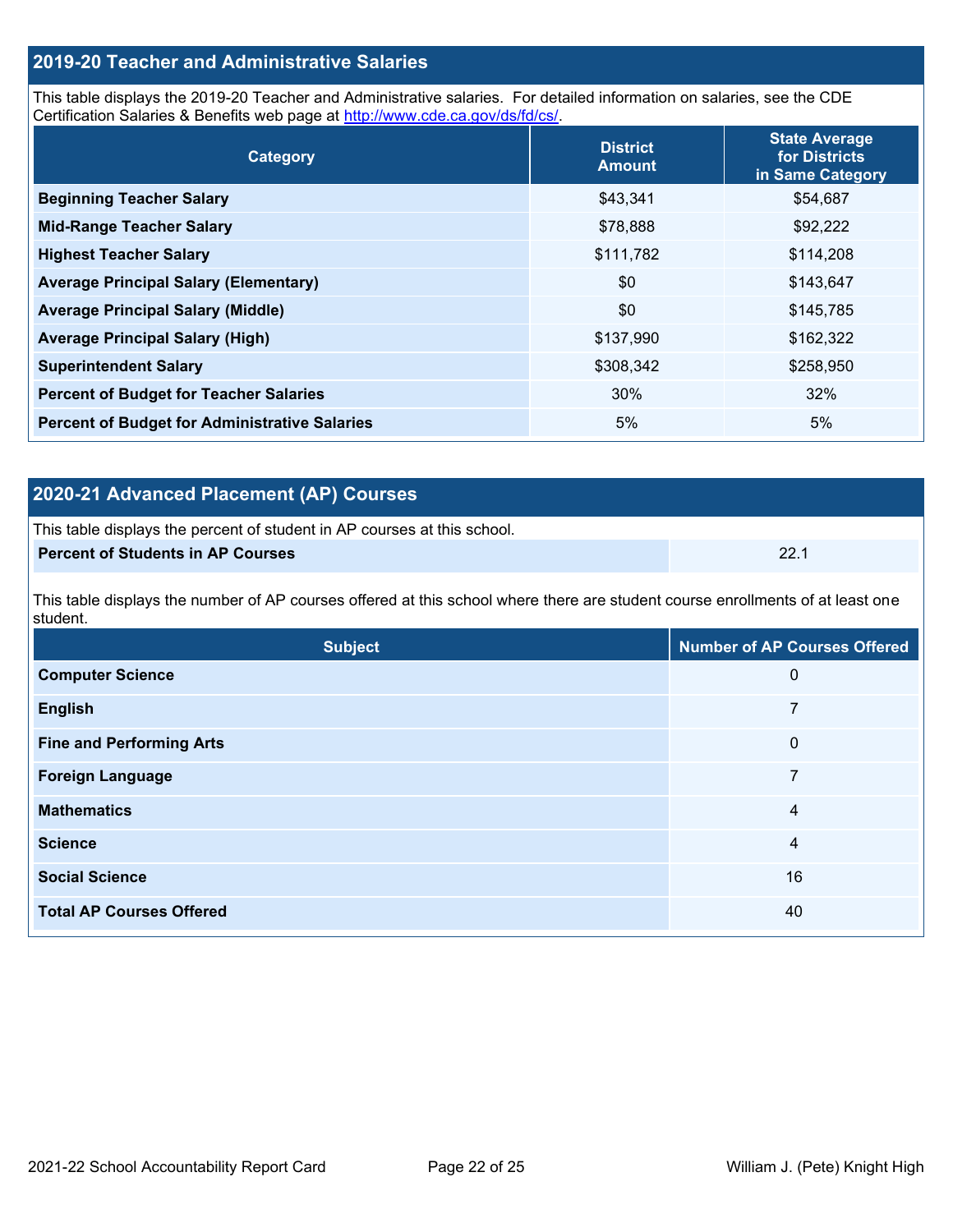#### **Professional Development**

In addition to district staff development opportunities, Knight High School has a flex day bell schedule every Wednesday. This time is reserved for staff meetings, site professional development opportunities and teacher collaboration.

Currently the primary/major areas of focus revolve around the school's four LCAP goals. It was determined by site and district administrators that focusing on the LCAP goals ensures that Knight High School is meeting these goals and/or making progress. Specifically, the LCAP goals revolve around College/Career Readiness, 21st Century Learning Opportunities, Safe and Supportive Schools, and Communication/Community Involvement and Partnerships. Professional Development opportunities are provided several times per semester for staff. These are driven primarily by Instructional Partners at the site level. The District also provides multiple monthly professional development offerings as well as opportunities to attend workshops and conferences throughout the year.

This table displays the number of school days dedicated to staff development and continuous improvement.

| <b>Subject</b>                                                                  |  | 2019-20   2020-21   2021-22 |
|---------------------------------------------------------------------------------|--|-----------------------------|
| Number of school days dedicated to Staff Development and Continuous Improvement |  |                             |

# **Antelope Valley Union High School District 2020-21 Local Accountability Report Card (LARC) Addendum**

## **Local Accountability Report Card (LARC) Addendum**

**2020-21 Local Accountability Report Card (LARC) Addendum Overview**



On July 14, 2021, the California State Board of Education (SBE) determined that the California Department of Education (CDE) will use the SARC as the mechanism to conduct a one-time data collection of the LEA-level aggregate test results of all school's local assessments administered during the 2020–2021 school year in order to meet the federal Every Students Succeeds Act (ESSA) reporting requirement for the Local Educational Agency Accountability Report Cards (LARCs).

Each local educational agency (LEA) is responsible for preparing and posting their annual LARC in accordance with the federal ESSA. As a courtesy, the CDE prepares and posts the LARCs on behalf of all LEAs.

Only for the 2020–2021 school year and the 2020–2021 LARCs, LEAs are required to report their aggregate local assessments test results at the LEA-level to the CDE by populating the tables below via the SARC. These data will be used to meet the LEAs' federal requirement for their LARCs. Note that it is the responsibility of the school and LEA to ensure that all student privacy and suppression rules are in place when reporting data in Tables 3 and 4 in the Addendum, as applicable.

The tables below are not part of the SBE approved 2020–2021 SARC template but rather are the mechanism by which these required data will be collected from LEAs.

For purposes of the LARC and the following tables, an LEA is defined as a school district, a county office of education, or a direct funded charter school.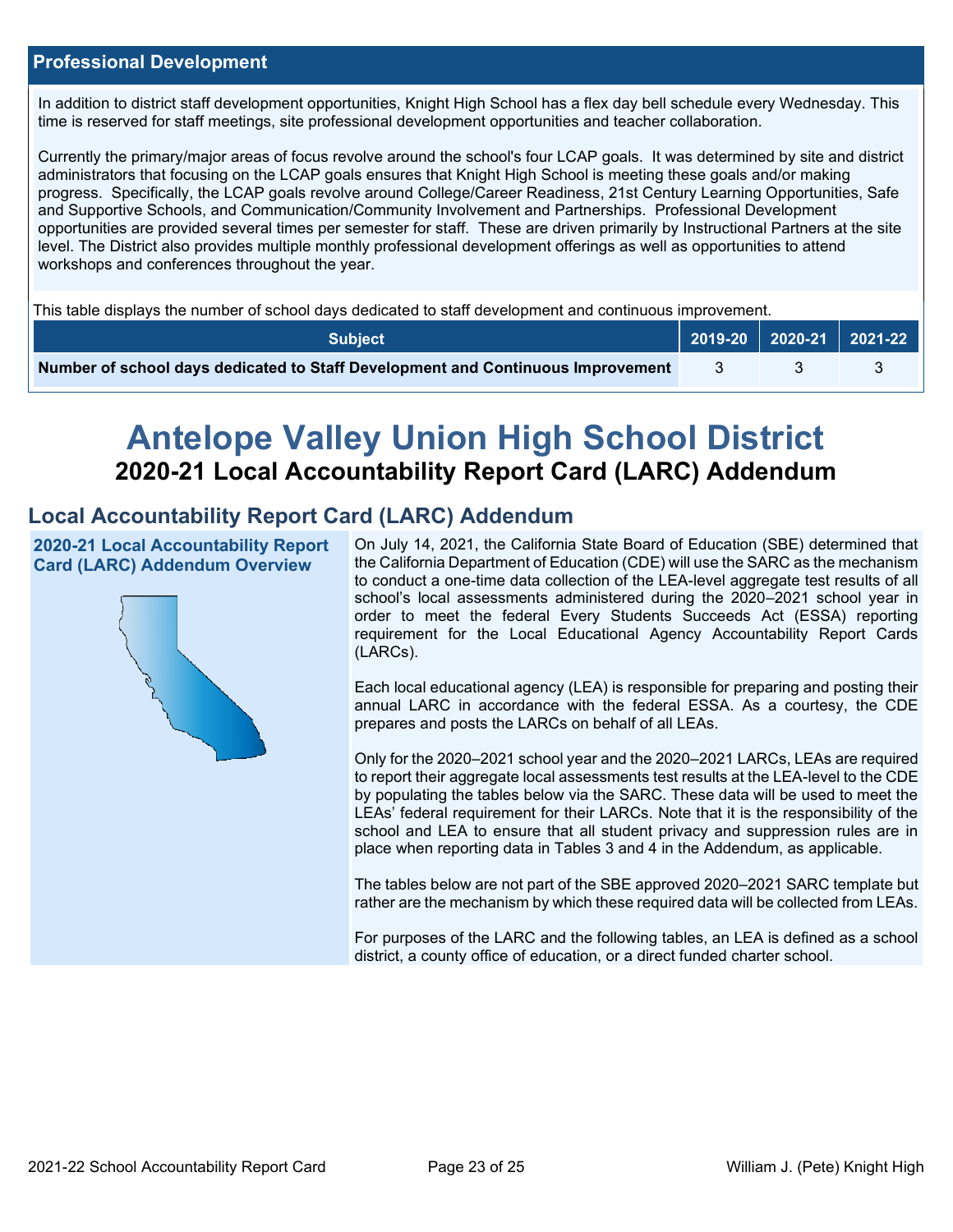| <b>2021-22 District Contact Information</b> |                                            |  |  |  |  |
|---------------------------------------------|--------------------------------------------|--|--|--|--|
| <b>District Name</b>                        | Antelope Valley Union High School District |  |  |  |  |
| <b>Phone Number</b>                         | 661-948-7655                               |  |  |  |  |
| Superintendent                              | Greg Nehen                                 |  |  |  |  |
| <b>Email Address</b>                        | gnehen@avhsd.org                           |  |  |  |  |
| <b>District Website Address</b>             | www.avdistrict.org                         |  |  |  |  |

## **2020-21 CAASPP Test Results in ELA by Student Group**

This table displays CAASPP test results in ELA by student group for students grades three through eight and grade eleven taking and completing a state-administered assessment. The CDE will populate this table for schools in cases where the school administered the CAASPP assessment. In cases where the school administered a local assessment instead of CAASPP, the CDE will populate this table with "NT" values, meaning this school did not test students using the CAASPP. See the local assessment(s) table for more information.

| <b>CAASPP</b><br><b>Student Groups</b>               | <b>CAASPP</b><br><b>Total</b><br><b>Enrollment</b> | <b>CAASPP</b><br><b>Number</b><br><b>Tested</b> | <b>CAASPP</b><br><b>Percent</b><br><b>Tested</b> | <b>CAASPP</b><br><b>Percent</b><br><b>Not Tested</b> | <b>CAASPP</b><br><b>Percent</b><br><b>Met or</b><br><b>Exceeded</b> |
|------------------------------------------------------|----------------------------------------------------|-------------------------------------------------|--------------------------------------------------|------------------------------------------------------|---------------------------------------------------------------------|
| <b>All Students</b>                                  | 5010                                               | <b>NT</b>                                       | <b>NT</b>                                        | <b>NT</b>                                            | <b>NT</b>                                                           |
| <b>Female</b>                                        | 2507                                               | <b>NT</b>                                       | <b>NT</b>                                        | <b>NT</b>                                            | <b>NT</b>                                                           |
| <b>Male</b>                                          | 2503                                               | <b>NT</b>                                       | <b>NT</b>                                        | <b>NT</b>                                            | <b>NT</b>                                                           |
| American Indian or Alaska Native                     | 14                                                 | <b>NT</b>                                       | <b>NT</b>                                        | <b>NT</b>                                            | <b>NT</b>                                                           |
| <b>Asian</b>                                         | 71                                                 | <b>NT</b>                                       | <b>NT</b>                                        | <b>NT</b>                                            | <b>NT</b>                                                           |
| <b>Black or African American</b>                     | 805                                                | <b>NT</b>                                       | <b>NT</b>                                        | <b>NT</b>                                            | <b>NT</b>                                                           |
| <b>Filipino</b>                                      | 80                                                 | <b>NT</b>                                       | <b>NT</b>                                        | <b>NT</b>                                            | <b>NT</b>                                                           |
| <b>Hispanic or Latino</b>                            | 3235                                               | <b>NT</b>                                       | <b>NT</b>                                        | <b>NT</b>                                            | <b>NT</b>                                                           |
| Native Hawaiian or Pacific Islander                  | --                                                 | <b>NT</b>                                       | <b>NT</b>                                        | <b>NT</b>                                            | <b>NT</b>                                                           |
| <b>Two or More Races</b>                             | 265                                                | <b>NT</b>                                       | <b>NT</b>                                        | <b>NT</b>                                            | <b>NT</b>                                                           |
| <b>White</b>                                         | 536                                                | <b>NT</b>                                       | <b>NT</b>                                        | <b>NT</b>                                            | <b>NT</b>                                                           |
| <b>English Learners</b>                              | 398                                                | <b>NT</b>                                       | <b>NT</b>                                        | <b>NT</b>                                            | <b>NT</b>                                                           |
| <b>Foster Youth</b>                                  | 98                                                 | <b>NT</b>                                       | <b>NT</b>                                        | <b>NT</b>                                            | <b>NT</b>                                                           |
| <b>Homeless</b>                                      | 68                                                 | <b>NT</b>                                       | <b>NT</b>                                        | <b>NT</b>                                            | <b>NT</b>                                                           |
| <b>Military</b>                                      | 83                                                 | <b>NT</b>                                       | <b>NT</b>                                        | <b>NT</b>                                            | <b>NT</b>                                                           |
| <b>Socioeconomically Disadvantaged</b>               | 3630                                               | <b>NT</b>                                       | <b>NT</b>                                        | <b>NT</b>                                            | <b>NT</b>                                                           |
| <b>Students Receiving Migrant Education Services</b> | 28                                                 | <b>NT</b>                                       | <b>NT</b>                                        | <b>NT</b>                                            | <b>NT</b>                                                           |
| <b>Students with Disabilities</b>                    | 766                                                | <b>NT</b>                                       | <b>NT</b>                                        | <b>NT</b>                                            | <b>NT</b>                                                           |